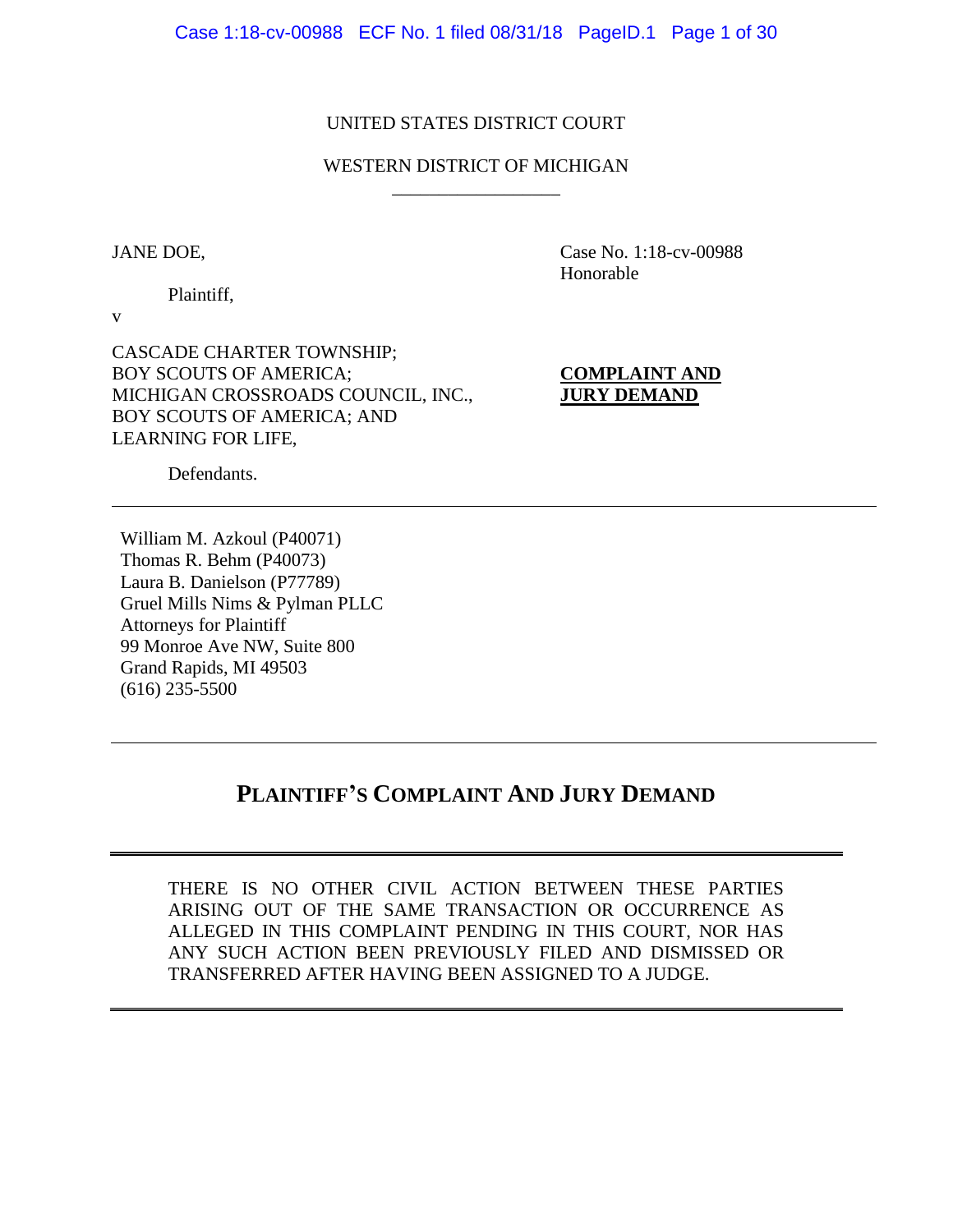#### Case 1:18-cv-00988 ECF No. 1 filed 08/31/18 PageID.2 Page 2 of 30

NOW COMES Plaintiff, Jane Doe,<sup>1</sup> by and through her attorneys, Gruel Mills Nims  $\&$ Pylman, PLLC, and hereby alleges and states as follows:

### **INTRODUCTION**

1. Plaintiff Jane Doe seeks monetary relief for devastating injuries sustained as a result of the acts, conduct, and omissions of Defendants and their respective employees, representatives, and agents, relating to the sexual assault, abuse, molestation, and harassment she experienced during the time that she was participating in a Boy Scouts of America career exploration program administered through Learning for Life and the Michigan Crossroads Council of BSA in partnership with the Cascade Charter Township Fire Department.

2. As a direct result of the acts, omissions, and conduct of Defendants, two firefighters employed by Cascade Charter Township, Clem Bell and Steven Drake, were able to separately and independently employ similar, well-recognized grooming techniques and abuse the trust and power inherent in their positions to accomplish the sexual assault, abuse, molestation, and harassment of Jane.

3. This action arises from Defendants' blatant disregard for Plaintiff's constitutionally-protected rights and Defendants' negligence, deliberate indifference, and unreasonable response to complaints of sexual assault and/or suspected sexual assault. Jane was repeatedly sexually assaulted, abused, and molested as a direct result of the Defendants' failures to:

> a. Have in place, observe, and/or enforce adequate policies to protect youth participants in the Exploring program from the known risk of sexual abuse, harassment, and molestation;

 $\overline{a}$ 

<sup>1</sup> Contemporaneously with this filing, Plaintiff is seeking a court order to proceed anonymously, as she was a minor at all times relevant to her Complaint and her claims involve sexual abuse and other conduct considered to be extremely personal and sensitive in nature.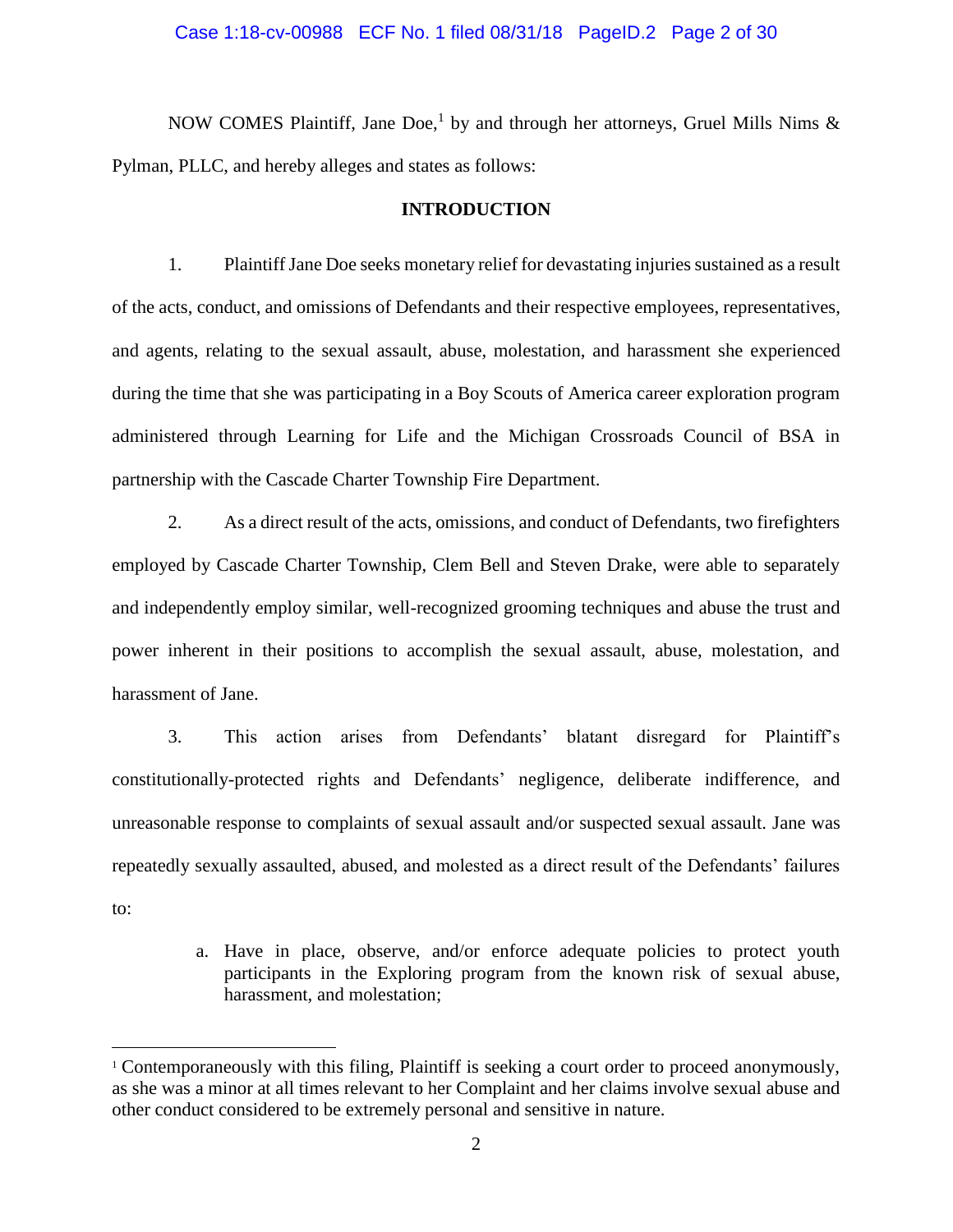- b. Adequately select, supervise, train, and discipline their employees, volunteers, and agents in a manner which would protect youth participants in the Exploring program from sexual abuse, harassment, and molestation; and
- c. Investigate, report, and take appropriate action in response to reports of sexual abuse or suspected sexual abuse to protect youth participants in the Exploring program from sexual abuse, harassment, and molestation.
- 4. Ultimately, the acts, conduct, and omissions of the Defendants severely

compromised the safety and health of Plaintiff and resulted in repeated instances of sexual assault, abuse, and molestation of Plaintiff which have been devastating for Plaintiff and her family.

## **JURISDICTION AND VENUE**

5. Plaintiff incorporates by reference herein Paragraphs 1-4 above.

6. Plaintiff Jane Doe is an adult female and is a citizen of Michigan. At all times relevant to this Complaint, she was a minor.

7. Defendant Cascade Charter Township is a duly organized municipal corporation engaged in governmental activities in Kent County, Michigan.

8. Defendant Boy Scouts of America is a Texas corporation with its principal place of business in Texas.

9. Defendant Learning for Life is a Washington District of Columbia nonprofit corporation with its principal place of business in Texas.

10. Defendant Michigan Crossroads Council, Inc. Boy Scouts of America is a domestic nonprofit corporation incorporated in the State of Michigan with its principal place of business in Michigan.

11. This Court has original subject matter jurisdiction over this civil action pursuant to 28 U.S.C. § 1331 and 28 U.S.C. § 1343, as Plaintiff seeks redress of the deprivation of her rights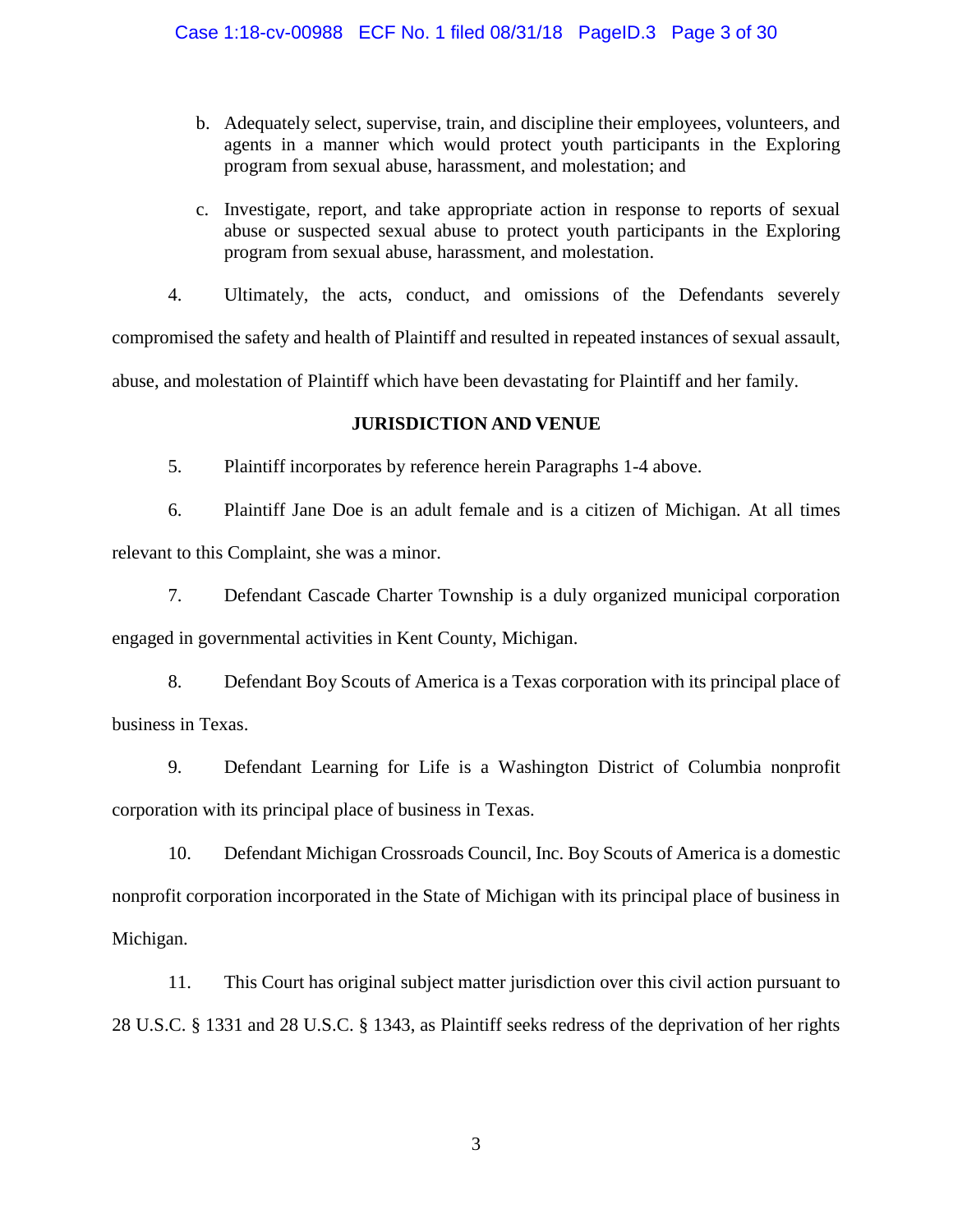### Case 1:18-cv-00988 ECF No. 1 filed 08/31/18 PageID.4 Page 4 of 30

secured by the Equal Protection Clause and the Due Process Clause of the Fourteenth Amendment of the United States Constitution pursuant to 42 U.S.C. § 1983.

12. This Court possesses supplemental jurisdiction over Plaintiff's state law claims pursuant to 28 U.S.C. § 1367, as such claims arise from the same controversy that gives rise to the federal claims for which this Court has original jurisdiction.

13. Venue is appropriate in this Court pursuant to 28 U.S.C. § 1391(b)(2) because the events and omissions giving rise to the claim occurred in Cascade Charter Township, Kent County, Michigan.

## **FACTS**

#### **THE EXPLORING PROGRAM**

14. Plaintiff incorporates by reference herein Paragraphs 1-13 above.

15. Exploring is a career education program which places 10 to 20 year-old boys and girls at a "club" or "post," which is an existing local business, organization, or government entity in the student's desired career field.

16. At all times relevant to this Complaint, Defendant Boy Scouts of America, through its affiliate and/or subsidiary, Defendant Learning for Life, operated the Exploring program.

17. At all times relevant to this Complaint, Defendant Michigan Crossroads Council, Inc. of the Boy Scouts of America administered various Exploring posts in Michigan.

18. For purposes of this Complaint, Defendants Boy Scouts of America, Learning for Life, and the Michigan Crossroads Council of Boy Scouts of America, along with all of the employees, volunteers, and agents of those entities, will hereinafter be referred to as BSA, as each of these affiliated entities was involved in creating, sponsoring, administering, promulgating, and/or overseeing the Exploring program.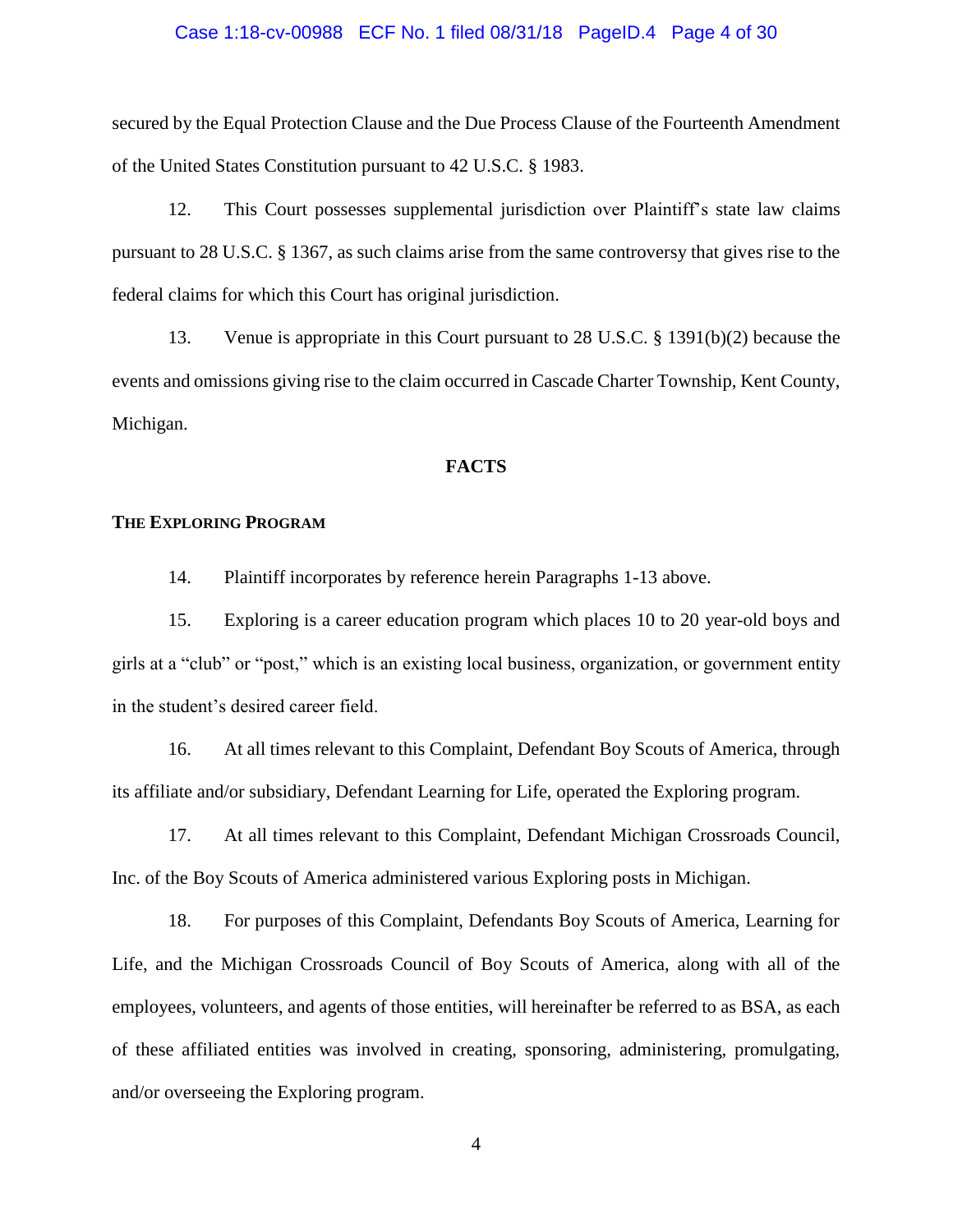#### Case 1:18-cv-00988 ECF No. 1 filed 08/31/18 PageID.5 Page 5 of 30

19. Within the Exploring program, Learning for Life and/or the local council had the responsibility to, *inter alia*, provide support and services to each post, including leadership training, guidance in organizing and running the program, regular communication with the post, planning of council-wide activities, providing resources and facilities, and ensuring that the adult leaders of each post were properly trained and complied with BSA policies.

20. The Exploring program requires certain adult leaders, including one committee chair, two committee members, one Advisor, and any number of associate Advisors, at each post to supervise the Explorers. These leaders must apply to participate, pass a background check, and complete Youth Protection Training at least every two years.

21. Adult leaders of an Exploring post have the responsibility to plan a program of activities in which Explorers learn about and participate in hands-on activities in their desired career field.

22. Adult leaders of an Exploring post are expected to "genuinely care about the wellbeing of Explorers and to do what is in the best interest of those Explorers. They are expected to be ethical people in their professional and personal lives as well as in relationship to Explorers."

23. Adult leaders have the responsibility to "uphold[] the standards and policies of the participating organization and Learning for Life," "protect[] the young people in the Explorer post or club from abuse and neglect," and "uphold[] the standards of Learning for Life's Youth Protection emphasis."

24. Learning for Life's Youth Protection Guidelines include commitments to:

- a. Educate Learning for Life and Exploring professionals, volunteers, parents, and youth members to aid in the prevention and detection of all forms of child abuse;
- b. Strengthen participating organizations' leader selection procedures to help defend against suspected or alleged abusers entering the Learning for Life leadership ranks;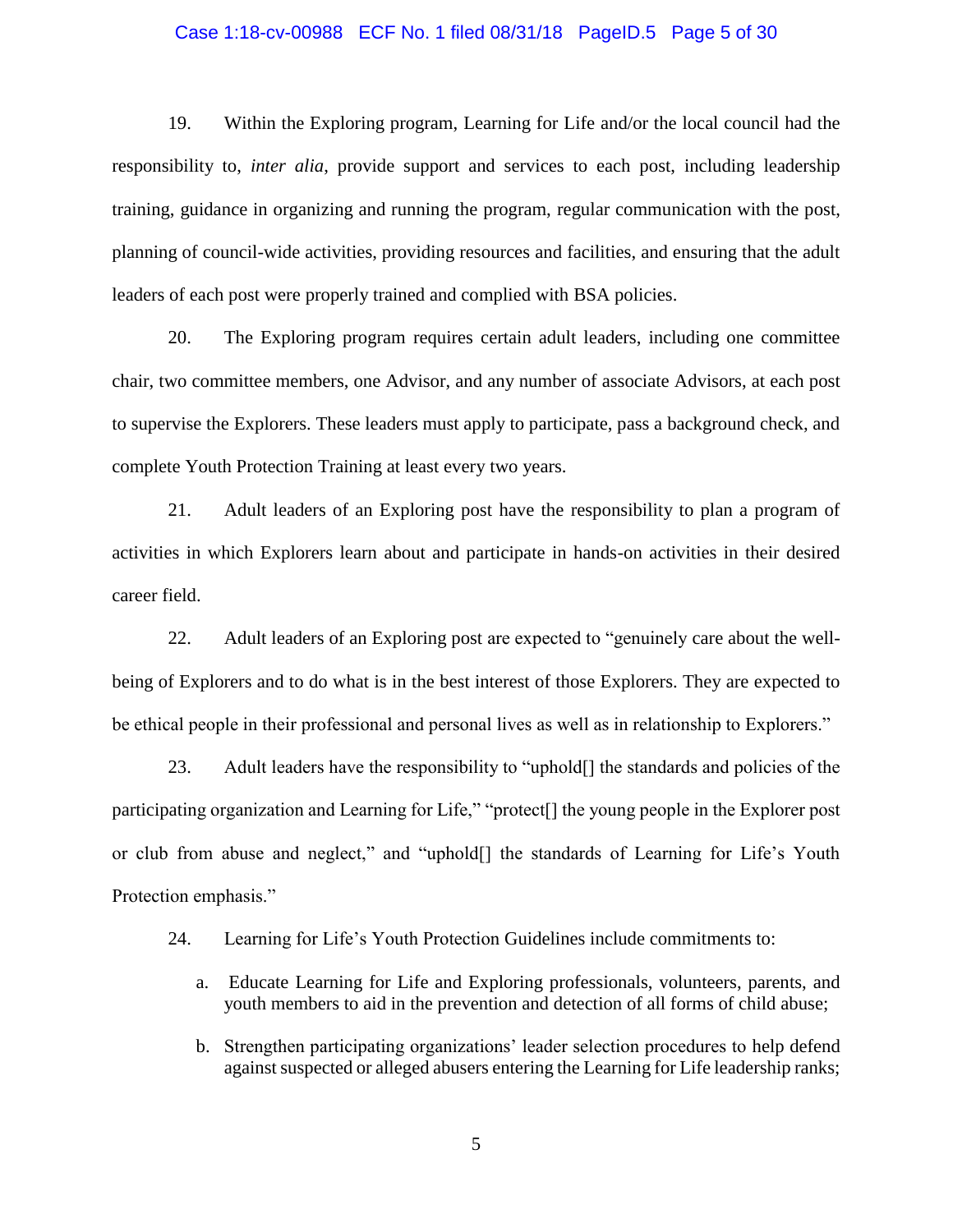- c. Strengthen and enforce policies that create barriers to child abuse within the Learning for Life and Exploring programs;
- d. Encourage the immediate reporting of improper behavior or violations of Learning for Life Policy;
- e. Identify and swiftly remove suspected or alleged offenders; and
- f. Provide support and resources to youth, families, programs, and councils as needed.

## **THE CASCADE CHARTER TOWNSHIP FIRE DEPARTMENT POST**

25. At all times relevant to this Complaint, the Cascade Charter Township Fire Department was an Exploring post administered through the Michigan Crossroads Council.

26. At all times relevant to the Complaint, Cascade Charter Township employed Fire Chief John Sigg, Deputy Fire Chief John Shipley, and Lieutenants Todd Stevenson and Ron Rowland.

27. In 2016, the adults registered with BSA to lead the Exploring program at the Cascade Charter Township Fire Department included Jan Fair, Matt Groesser, John Makuch, John Porter, John Shipley, and Mary Shipley.

28. In 2015 and early 2016, Chief Sigg, Deputy Chief Shipley, Lieutenant Ron Rowland, and Matt Groesser, the Explorer Post committee chairman, began discussing how to update the Post's policies and procedures for the Explorer program and how to adopt a new process to select Explorers.

29. In March and April 2016, Matt Groesser corresponded with BSA regarding "questions pertaining to responding to incidents with the intent of syncing up the rules from the national office with the Explorer post policies and procedures document." These correspondences were forwarded to Chief Sigg for his review.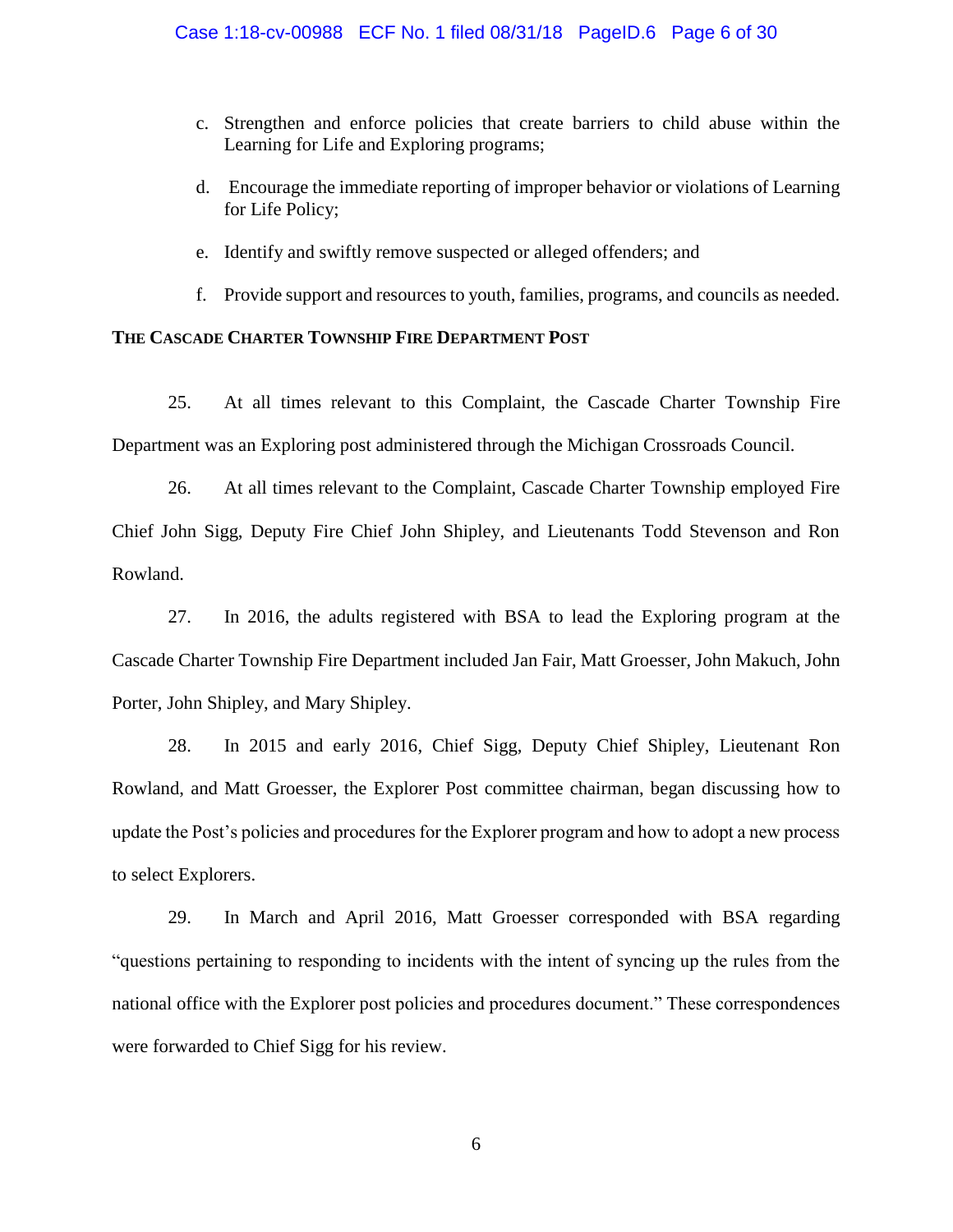### Case 1:18-cv-00988 ECF No. 1 filed 08/31/18 PageID.7 Page 7 of 30

30. At no point in 2016 were the policies and procedures of the Cascade Charter Township Fire Department Post changed, updated, or modified.

31. Upon information and belief, the Michigan Crossroads Council had no contact with or oversight of the Cascade Charter Township post in 2016.

#### **JANE DOE'S INVOLVEMENT IN EXPLORING**

32. In April 2016, Jane Doe completed a "Youth Participant Application" on a form created by BSA to participate in the Exploring program at the Cascade Charter Township Fire Department.

33. In May 2016, Jane was accepted to participate in the Exploring Program at the Cascade Charter Township Fire Department. Her application form was signed by John Shipley on May 10, 2016.

34. Jane was 16 years old at the time she began participating in the Exploring program.

35. Jane hoped to become a firefighter in Cascade Charter Township through the training and networking opportunities she would receive in the Exploring program.

36. Neither Jane nor her parents were made aware of the identities of the Exploring program's registered leaders.

37. Jane never met the sole registered female leader, Mary Shipley.

38. The Cascade Fire Department did not require through policy, practice, or custom that the registered leaders of its Exploring Post be present at the firehouse when Explorers were present.

39. The registered leaders of the Cascade Fire Department Exploring Post were rarely, if ever, involved in supervising or facilitating the education of the Explorers and did not design a structured program of activities for the Exploring students in 2016. Rather, Cascade Township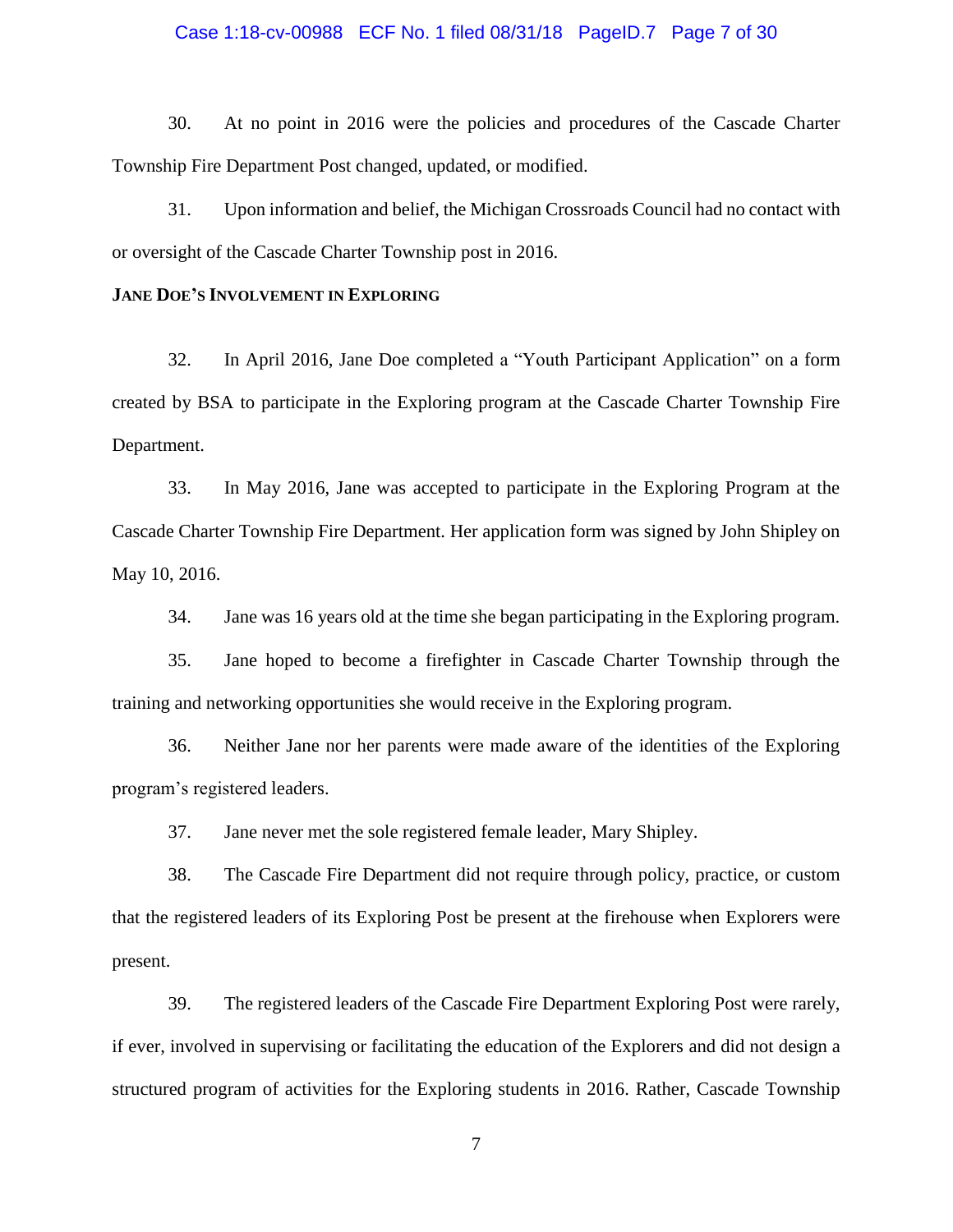#### Case 1:18-cv-00988 ECF No. 1 filed 08/31/18 PageID.8 Page 8 of 30

allowed any firefighter to supervise and train the Exploring students in an informal and unplanned fashion.

40. BSA requires that registered and trained adults oversee students while they are Exploring. Learning for Life's Youth Protection Guidelines state that adult leaders or volunteers "need to have a basic knowledge about the abuse of adolescents and the youth protection policies of Learning for Life. . . . all adult leaders are obligated to be familiar with the Youth Protection Guidelines of Learning for Life." This policy was not enforced by any BSA entity or Cascade Charter Township.

41. Jane's participation in the Exploring program included spending significant time with the firefighters while they were working, responding to calls to observe the firefighters and EMTs, and participating in trainings. She was unsupervised and had no curriculum or structure.

42. In the summer of 2016, Jane spent about 30 hours a week at the firehouse, generally staying until 9:00 or 10:00 p.m. five days a week. Jane also participated in fire department trainings every other week, which could run until 11:00 p.m.

43. The Cascade Fire Department had policies prohibiting Explorers from spending more than two hours a day at the Fire Department without prior approval and prohibiting Explorers from being at the firehouse after 8:00 p.m., with exceptions for trainings and active incidents. These policies were not enforced.

44. Jane was regularly the only Explorer and the only female in the firehouse throughout her time as an Explorer.

45. The Cascade Fire Department did not through policy, practice, or custom require that a female leader be present at the firehouse while female Explorers were participating.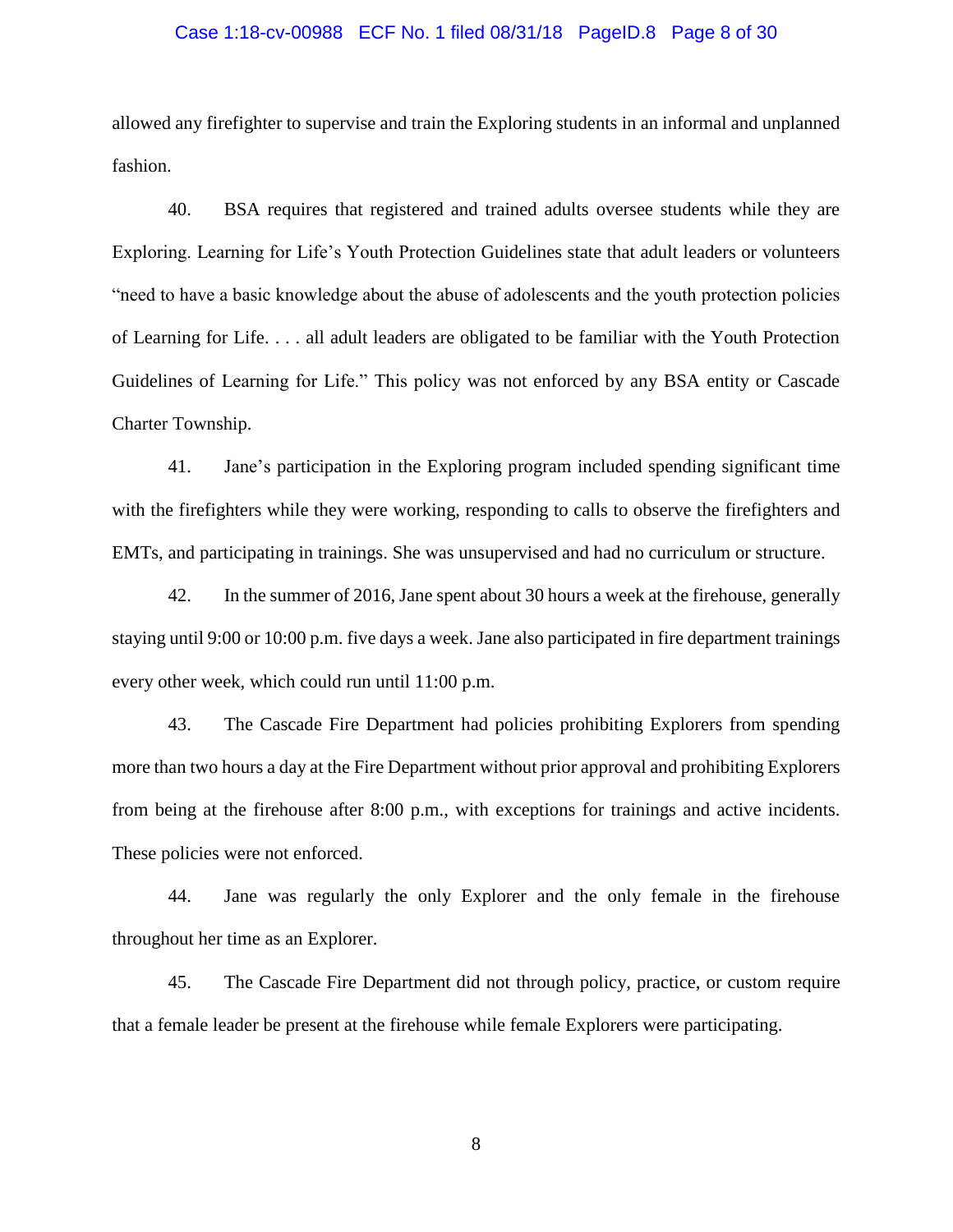### Case 1:18-cv-00988 ECF No. 1 filed 08/31/18 PageID.9 Page 9 of 30

## **JANE DOE IS GROOMED FOR PARTICIPATION IN SEXUAL ABUSE, HARASSMENT, AND MOLESTATION**

46. At all times relevant to this Complaint, Cascade Charter Township employed then-51-year-old Clem Bell and then-32-year-old Steven Drake as paid-on-call firefighters.

47. Soon after Jane started participating in the Exploring program at the Cascade Fire Department Post, Bell and Drake individually began to pay special attention to her. While most of the firefighters were disinterested in the Explorer students, Bell and Drake each sought out Jane and eagerly taught her the techniques and skills to be a firefighter, answered her questions, and befriended her.

48. Neither Clem Bell nor Steven Drake were registered leaders for the Exploring program, and neither had completed Youth Protection Training as required by BSA.

49. When Jane was at the firehouse, Drake and Bell individually spent considerable time with her, showering her with flattering attention and confiding in her about their personal lives.

50. During this time, both men obtained Jane's contact information and connected with her on various social media platforms.

51. Both Drake and Bell pursued social relationships with Jane outside of her time as an Explorer.

52. At all relevant times, Drake and Bell were both married men with children, and are 16 and 35 years older than Jane, respectively. Bell's children went to school with Jane.

53. Drake urged Jane to work for his struggling landscape business, and Bell coerced Jane to be his campaign manager as he ran for a full term as Cascade Charter Township Clerk.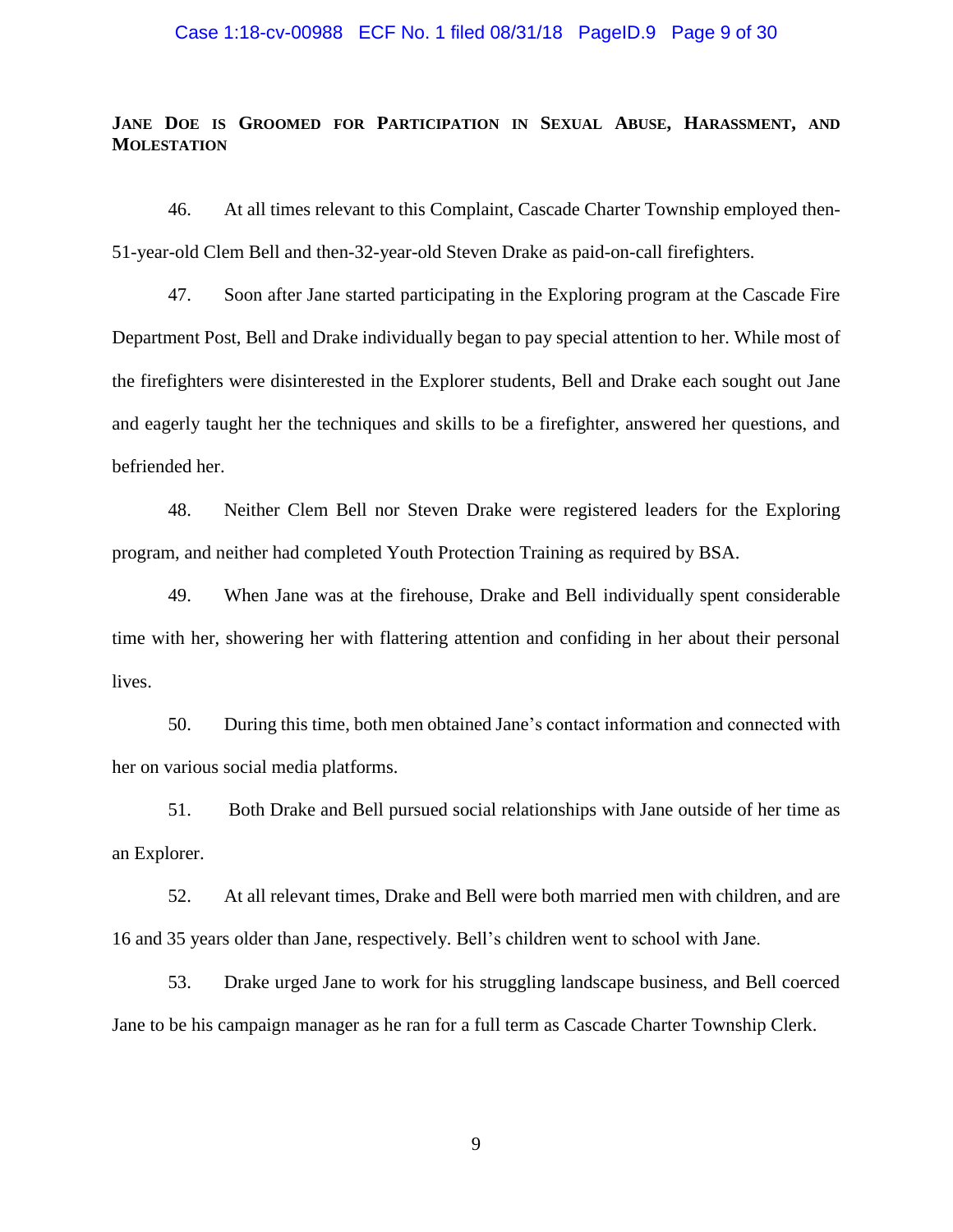#### Case 1:18-cv-00988 ECF No. 1 filed 08/31/18 PageID.10 Page 10 of 30

54. Jane admired Drake and Bell and saw them as authority figures she had to listen to, respect, and obey.

55. The Cascade Fire Department did not through policy, practice, or custom prohibit its firefighters from fraternizing with the Exploring students outside of the students' time in the program at the firehouse.

56. BSA prohibits adults from fraternizing with Explorers outside of the program. Learning for Life's Youth Protection Guidelines state: "It has been found that maintaining a close social relationship, such as dating, between adult leaders and participants is disruptive to the program, and therefore is not permitted by Learning for Life." This policy was not enforced by any BSA entity or Cascade Charter Township.

57. Drake and Bell each individually frequently isolated Jane from other firefighters and spent time with her alone in various areas of the firehouse and the adjoining township offices while she was present at the firehouse to participate in the Exploring program.

58. Cascade Charter Township had no policy, custom, or practice of prohibiting a male firefighter from being alone with a female Exploring student at the firehouse.

59. BSA policy prohibits one-on-one contact between an Explorer and an adult leader. Learning for Life's Youth Protection Guidelines state: "One-on-one contact between adults and participants is not permitted, except for authorized ride-along programs in Exploring. Personal conferences must be conducted in plain view of others." This policy was not enforced by any BSA entity or Cascade Township.

60. Both Drake and Bell frequently drove Jane, alone, in township vehicles to other locations, such as to county parks that needed to be locked up at the end of the evening.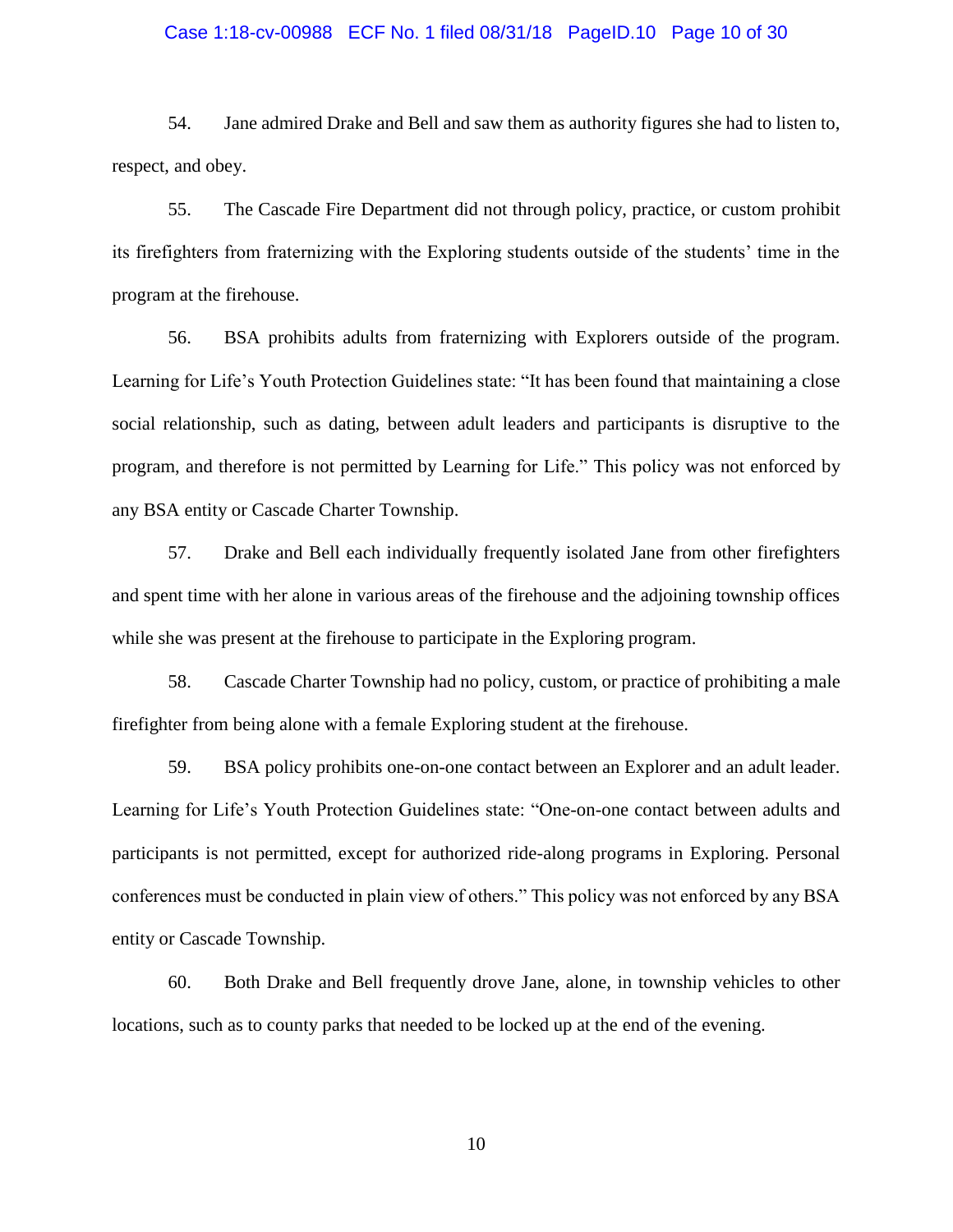#### Case 1:18-cv-00988 ECF No. 1 filed 08/31/18 PageID.11 Page 11 of 30

61. Cascade Charter Township had no policy, custom, or practice of prohibiting a male firefighter from driving a sole female Exploring student to other locations.

62. BSA requires "two-deep leadership" on all trips and outings. Learning for Life's Youth Protection Guidelines state: "Two Learning for Life adult leaders or one Learning for Life leader and a parent—both of whom are 21 years of age or older—are required on all trips and outings. . . . If you cannot provide two adults for each vehicle, the minimum required is one adult and two or more youth participants—never one on one." These policies were not enforced by any BSA entity or Cascade Township.

63. BSA requires that adult leaders of both sexes accompany any coeducational activity. Learning for Life's Youth Protection Guidelines state: "If the activity is coeducational, leaders of both sexes must be present." This policy was not enforced by any BSA entity or Cascade Township.

#### **OTHERS NOTICE THE GROOMING PROCESS**

64. On June 13, 2016, firefighter Andrew Marsman approached Deputy Fire Chief John Shipley and complained that Bell was showing inappropriate affection and attention to Jane, which led the other firefighters to develop "bad perceptions."

65. In response to Marsman's complaint, Deputy Chief Shipley informed Bell that others in the fire department were concerned about what appeared to be an inappropriate relationship between him and Jane. Bell was defensive and denied any such relationship, stating that he was merely trying to make Jane "feel valuable" and "get quality training." Shipley warned Bell to maintain space between himself and Jane and not to make bad decisions. No other actions were taken at that time to guard against the suspected inappropriate relationship, and the concerns were not reported to Jane's parents, any BSA entity, or law enforcement.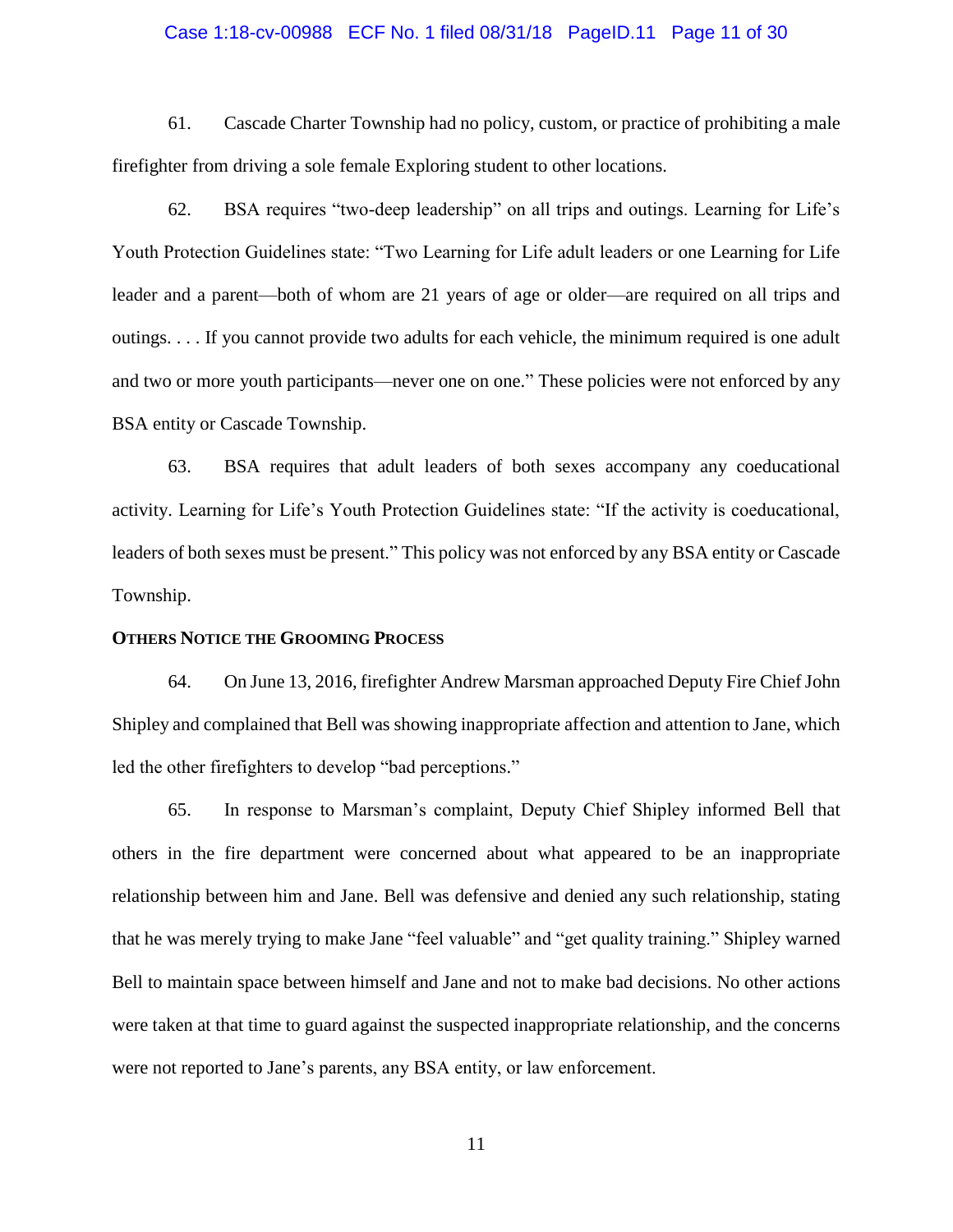#### Case 1:18-cv-00988 ECF No. 1 filed 08/31/18 PageID.12 Page 12 of 30

66. Cascade Township had no policy, custom, or practice regarding reporting suspected abuse or appropriate actions to protect the youth participants in the Explorer program from sexual abuse.

67. BSA requires that upon notice of any signs of suspected sexual harassment, adults must take immediate steps to stop it and must immediately contact their Learning for Life executive. Learning for Life's policies, as reported in Chapter Five of its handbook, state:

> "It is important to remember that any time abuse is suspected in the Exploring program, the Scout executive must be contacted immediately. The Scout executive in every council has established contacts with law enforcement and child protective agencies within the council and knows the proper procedures to follow to ensure that the young victim will be protected from any possible further abuse."

This policy was not enforced by any BSA entity or Cascade Township.

68. As a direct result of the nonexistent and/or unenforced policies described above, beginning in July 2016 and lasting through December 2016, Drake and Bell separately used their positions of trust and authority accorded to them by Cascade Township and the access granted by the Exploring program to emotionally manipulate Jane into participation in escalating sexual activity, using well-recognized grooming tactics such as special attention, affection, compliments, gifts, isolation, secrecy, blame, and threats to control her emotions and actions.

69. Jane was particularly vulnerable to the grooming in which Drake and Bell engaged because of mild cognitive difficulties caused by a concussion she sustained at a young age, a chronic health condition from which she suffers, deep-seated respect for authority figures, and her naivety. Jane had virtually no capacity to resist the advances proposed by Drake and Bell.

70. On or about July 2 or 3, 2016, Drake initiated a vulgar and indecent sexual conversation with Jane while the two were alone in the fire garage during work hours. Over the following week, he escalated the frequency and intensity of sexual conversations with Jane.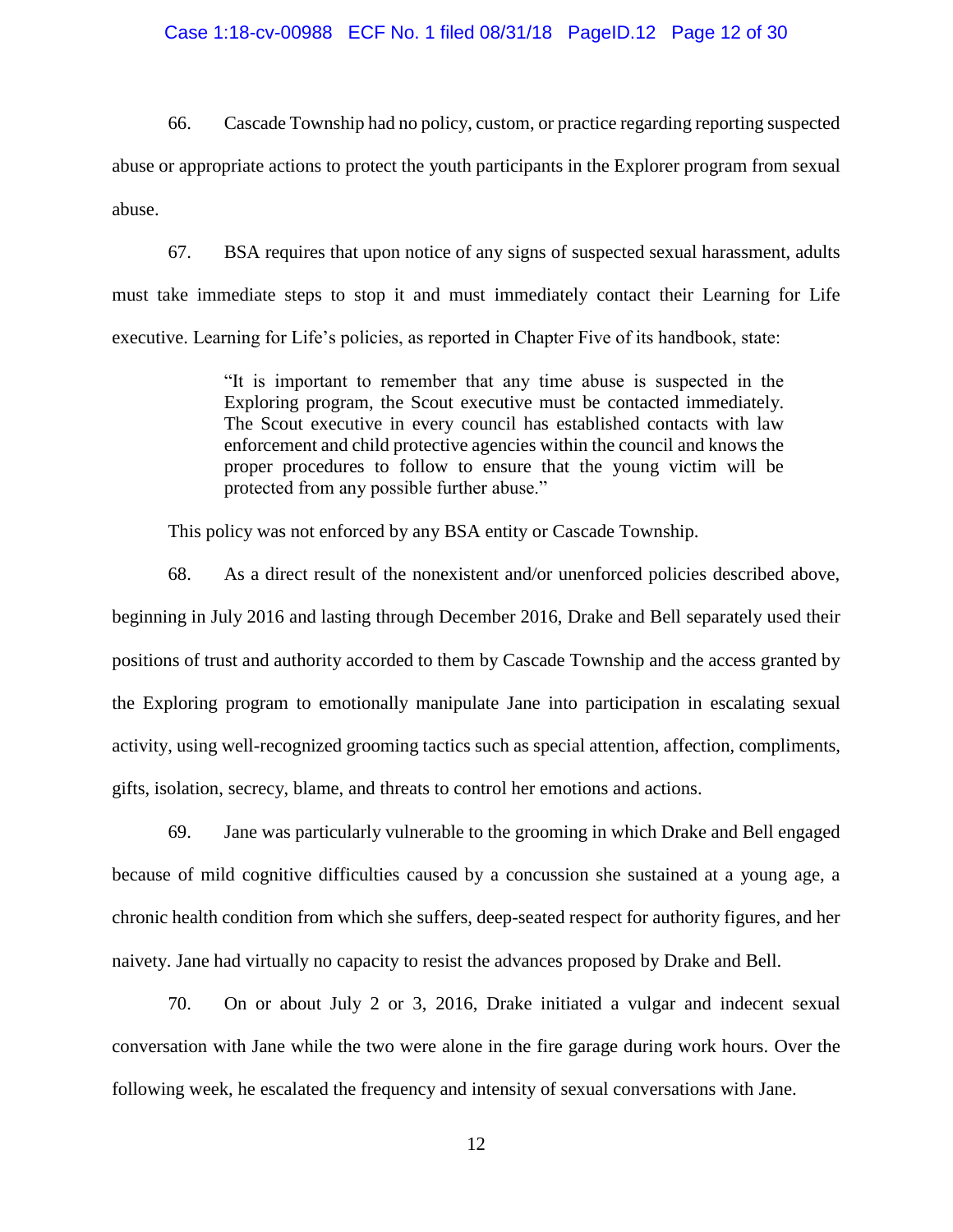#### Case 1:18-cv-00988 ECF No. 1 filed 08/31/18 PageID.13 Page 13 of 30

71. On or about July 8 or 9, Drake engaged in sexual abuse, harassment, and nonconsensual forced touching while he and Jane were alone in a concealed area of the firehouse during a work shift for approximately 45 minutes.

72. Also in July 2016, Bell began initiating inappropriate sexual conversations with Jane at the firehouse after directing Jane to areas where they would be alone.

73. In late July 2016, Drake engaged in sexual abuse of Jane after he drove her to another location in a township vehicle during a work shift, purportedly to lock up a county park.

74. In mid-August 2016, Bell engaged in sexual abuse, harassment, and nonconsensual forced touching while he and Jane were alone in his township clerk office, connected and adjacent to the fire house, during a work shift.

75. In late August 2016, Bell engaged in sexual abuse of Jane after taking her, alone, in a township vehicle to a township park to close the park at dusk.

76. In the next months, Bell and Drake routinely isolated Jane from the other firefighters during their work shifts in order to sexually abuse, harass, and molest her. In particular, whenever Bell arrived at work, Jane knew that she would have to go with Bell to an isolated area of the firehouse or an emergency vehicle.

77. Bell became extremely controlling of Jane's actions and formulated a sick fantasy life in which he and Jane were married. Bell urged Jane to use his last name, researched the legal age of consent in various states and countries, and planned to leave his wife and move to a different state or country with Jane to start a new life together. Bell forbade Jane from seeing other boys, having male friends, or going to school dances. Many of these conversations occurred during work shifts at the firehouse.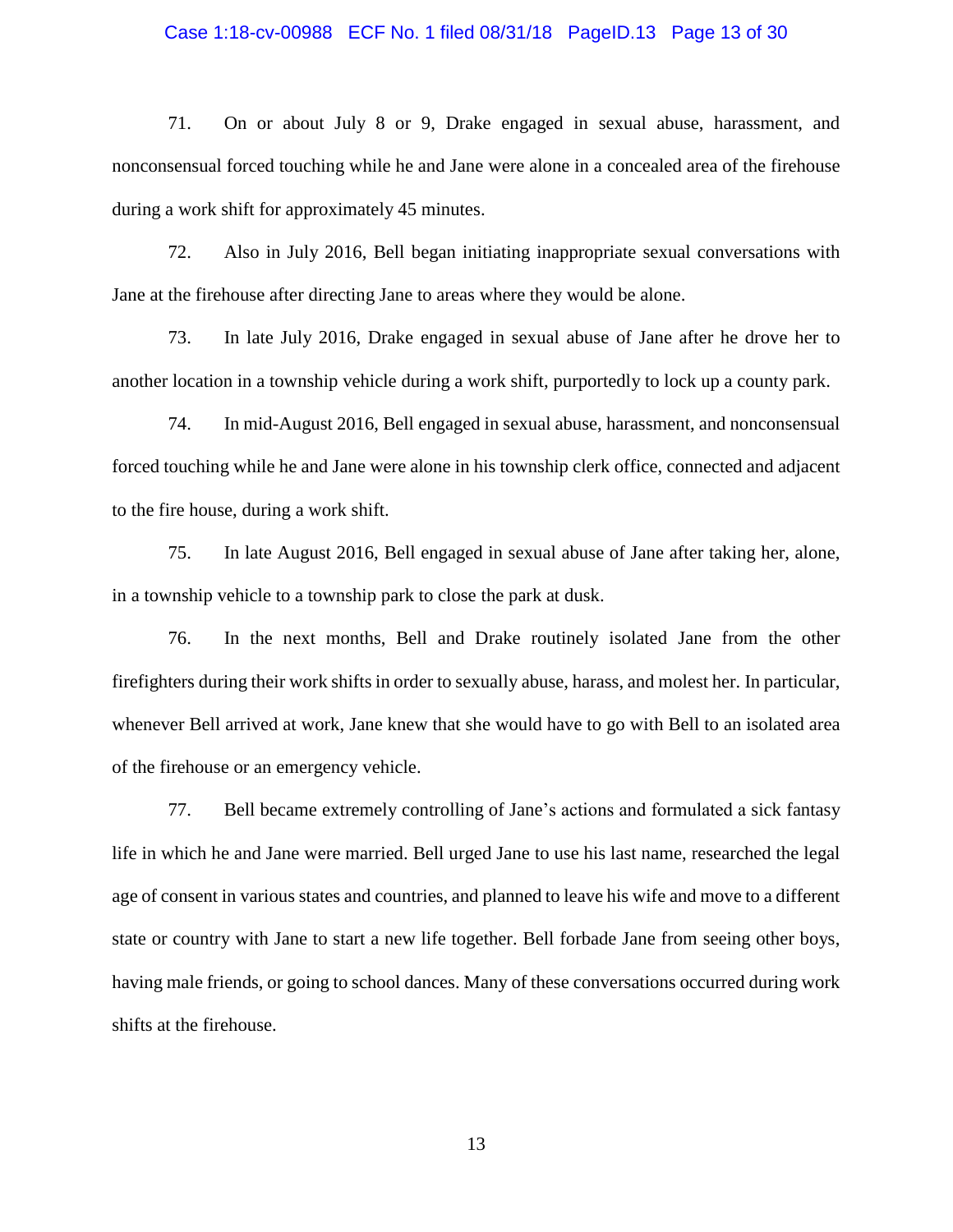#### Case 1:18-cv-00988 ECF No. 1 filed 08/31/18 PageID.14 Page 14 of 30

78. Bell made veiled threats and comments which made Jane believe that he had killed his ex-girlfriend and ex-wife and that he would kill her if she left him.

79. Drake threatened that if Jane told anyone about their "relationship," she would be removed from the Exploring program and would be unable to pursue her desired career as a firefighter.

80. Bell and Drake each sent vulgar and obscene nude photographs to Jane and demanded that Jane provide nude photographs of herself to them.

81. Throughout September, October, November, and early December 2016, Drake and Bell separately abused, assaulted, harassed, battered, and/or molested Jane countless times in the above-described manner.

82. Learning for Life's Youth Protection Guidelines recognize that "Any sexual activity between a child and an adult or between children when there is an unusual distribution of power, such as when one is significantly older or larger," is sexual abuse because "it involves the misuse of trust and power."

## **CASCADE TOWNSHIP IS ON NOTICE OF THE ABUSE AND FAILS TO REPORT IT OR PREVENT FURTHER ABUSE**

83. During the fall and winter of 2016, Cascade Township firefighters continued to notice Drake and Bell's concerning interactions with Jane, which led them to suspect or know that sexual abuse was occurring.

84. On November 3, 2016, firefighter Lance Korhorn noticed that Bell and Jane could not be found during a work shift. He reported his observation to Lieutenant Stevenson. Stevenson and Korhorn later found Bell and Jane alone in a township office, behind a locked door. Korhorn and Stevenson had to force the door open.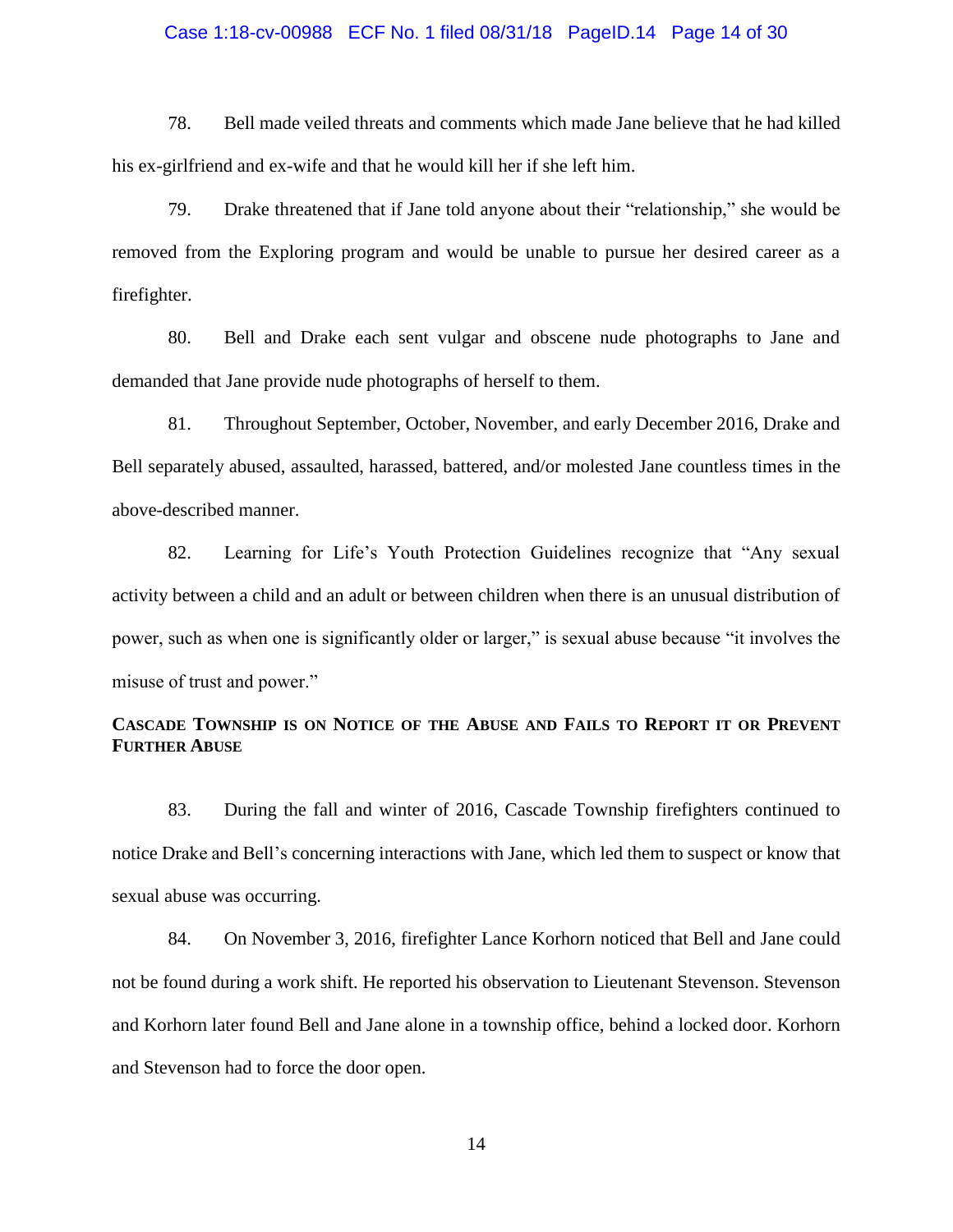#### Case 1:18-cv-00988 ECF No. 1 filed 08/31/18 PageID.15 Page 15 of 30

85. On November 4, 2016, Lieutenant Stevenson warned Bell that "it does not look good" when he is alone behind locked doors with Jane.

86. On November 4, 2016, firefighter Korhorn reported his concerns about the way Bell was treating Jane to Fire Chief Sigg. Chief Sigg and Lieutenant Stevenson scheduled a meeting with Bell for nearly a week later, on November 10, 2016.

87. The concerns about Bell's interactions with Jane were not reported to Jane's parents, any BSA organization, or law enforcement.

88. Jane was never asked about her relationships with Bell and Drake.

89. Cascade Charter Township had no policy, custom, or practice of requiring its employees to report concerns that an Explorer was being abused to fire department leadership, law enforcement, or the student's parents.

90. BSA requires that "any suspected case of sexual misconduct in the Exploring program be reported to the council Scout executive immediately." This policy was not enforced by any BSA entity or Cascade Township.

91. On November 10, 2016, Lieutenant Stevenson and Chief Sigg met with Bell to discuss their concerns about his interactions with Jane. They warned Bell that his actions gave the appearance of an inappropriate relationship with Jane and told him that he should not go into rooms or vehicles alone with Jane. Bell promised not to be alone with Jane again.

92. No measures were taken to limit Bell's access to Jane.

93. Just two days later, on November 12, 2016, firefighter Marsman sent a text message to Lieutenant Stevenson expressing his concern that Bell continued to show Jane inappropriate attention, as Jane was following Bell around the station and wearing his coat.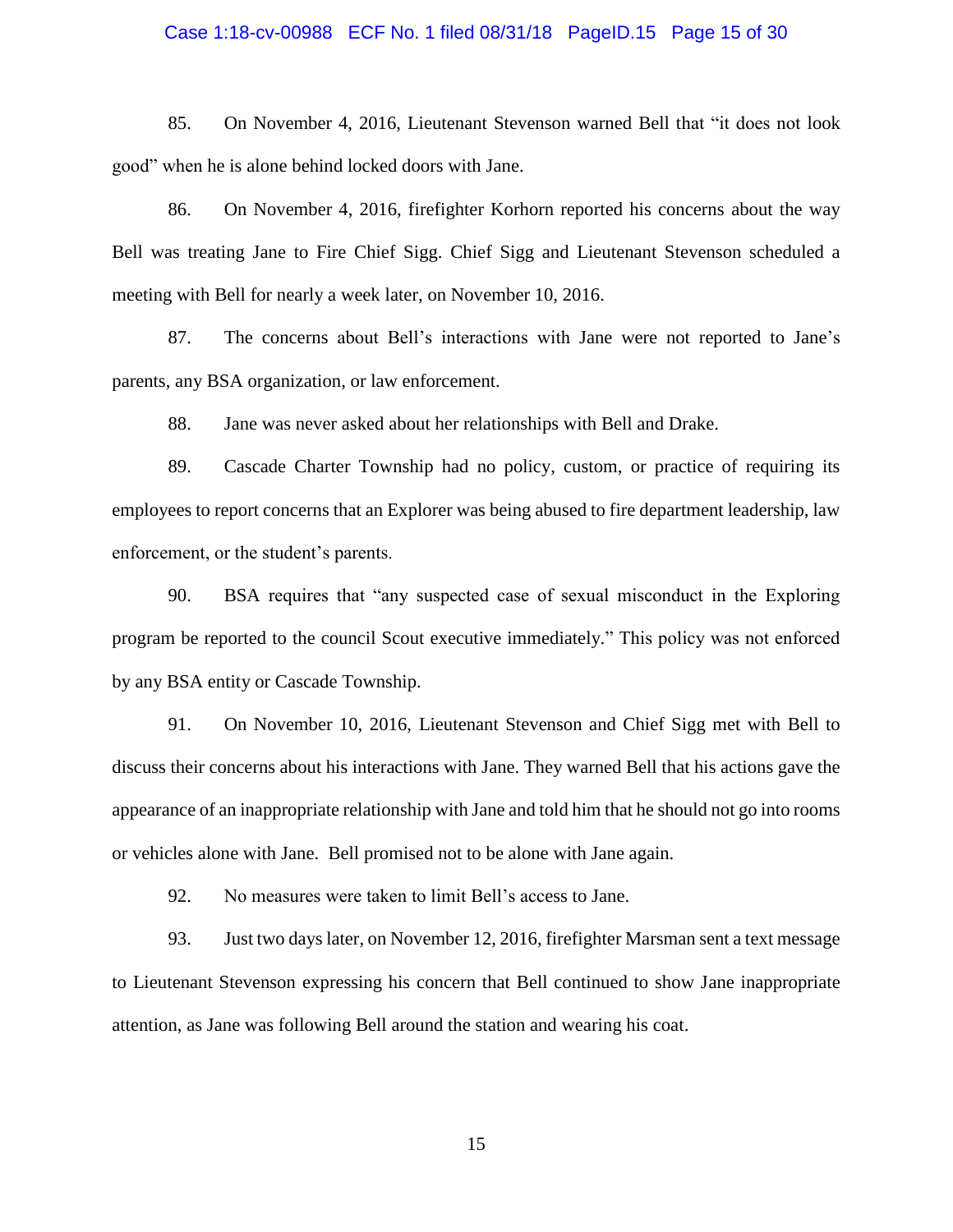#### Case 1:18-cv-00988 ECF No. 1 filed 08/31/18 PageID.16 Page 16 of 30

94. Lieutenant Stevenson called Bell on November 13, 2016, and told Bell that he needed to stay away from Jane because others were concerned about their relationship.

95. Lieutenant Stevenson reported the concerns to Chief Sigg via email and asked Sigg to talk with Bell again. Chief Sigg did nothing in response.

96. On November 17, 2016, Chief Sigg and Matt Groesser met to discuss "Explorer matters." At this meeting, Chief Sigg notified Matt Groesser of the perception that Bell was spending a concerning amount of time with Jane.

97. Chief Sigg, Lieutenant Stevenson, and Matt Groesser planned to meet on November 21, 2016, to discuss the concerns about Bell's relationship with Jane. The meeting did not occur, but was postponed until December 7, 2016.

98. On December 7, 2016, Chief Sigg, Lieutenant Stevenson, and Matt Groesser met to discuss their concerns about Bell's relationship with Jane and changing the Township's Explorer policies, procedures, and selection process. The men discussed the "uncomfortable feeling" that some department members had regarding Bell's interactions with Jane. Stevenson and Groesser decided to talk with Jane the next time she worked during the same shift as Lieutenant Stevenson, to "advise her that our expectation was that she not spend all her time with just one [firefighter]." The planned meeting with Jane never occurred.

99. On December 13, 2016, Jane disclosed the abuse to her parents.

100. On December 14, 2016, Jane sought psychological treatment at Pine Rest Christian Health Services.

101. On December 14, 2016, at 11:22 a.m., without knowledge of Jane's condition, Chief Sigg sent an email to Matt Groesser and Lieutenant Stevenson, asking them to hold off talking with Jane because Deputy Chief Shipley planned to talk with Bell again.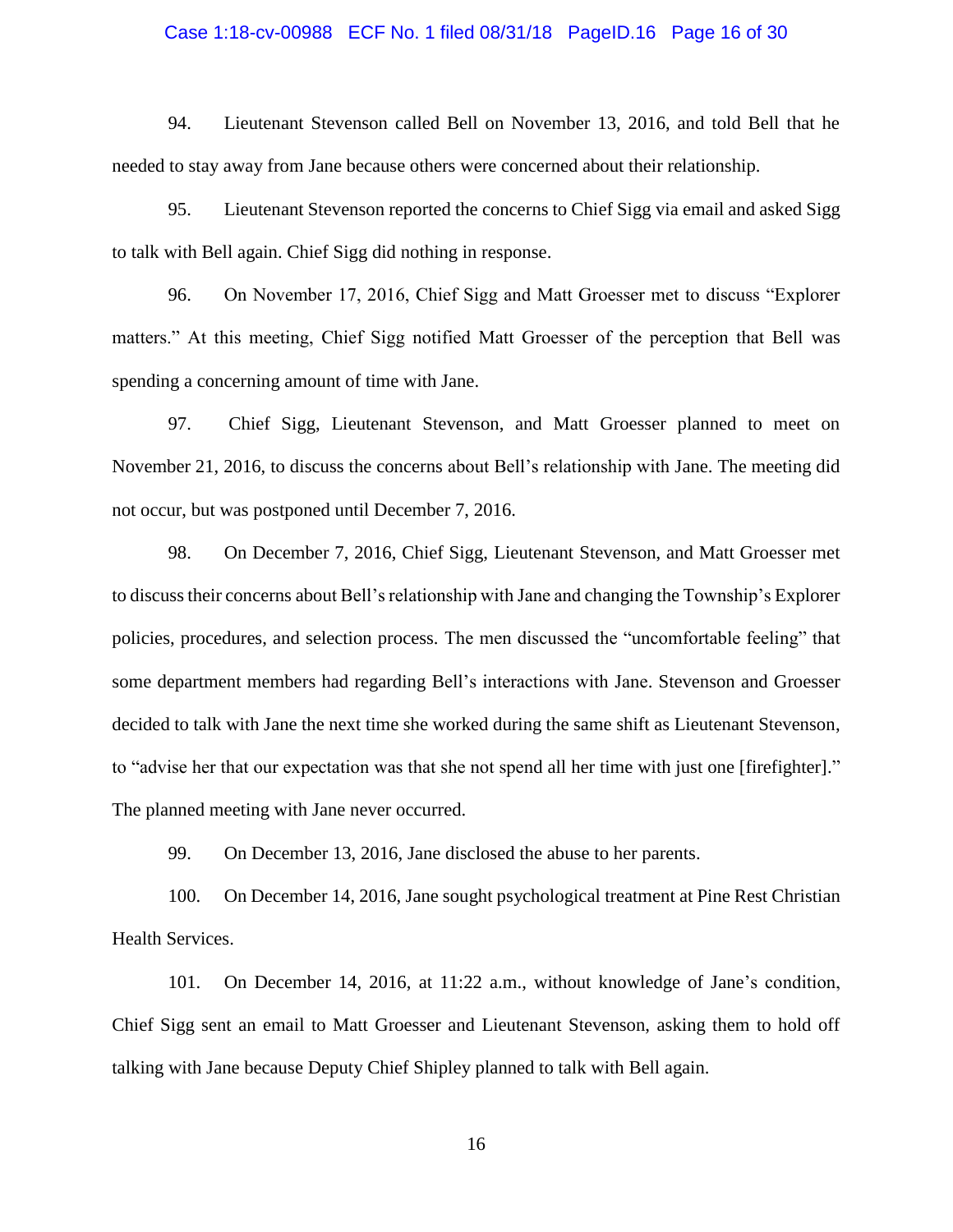#### Case 1:18-cv-00988 ECF No. 1 filed 08/31/18 PageID.17 Page 17 of 30

102. On December 14, 2016, at 1:38 p.m., Chief Sigg sent out an email to the firefighters indicating that Explorers could not be in the firehouse after 8 p.m. except for certain trainings, and that the Exploring guidelines and responses were being reviewed.

103. On December 20, 2016, Matt Groesser spoke with Chief Sigg after the extent of Jane's heinous abuse had come to light. Groesser stated that he "understood [the] township needed to take some corrective actions" but hoped it would not close the Post.

104. An investigation conducted by the Kent County Sheriff's Department confirmed that Drake and Bell had abused Jane in the manner described above.

105. On May 1, 2017, Bell and Drake pled guilty to promoting child sexually abusive activity, possession of child sexually abusive material, and using a computer to commit a crime.

106. Both Bell and Drake admitted in their plea hearings that they asked Jane to send them pornographic pictures of herself using their cell phones and/or computers.

107. Cascade Charter Township conducted an internal investigation of the above events.

108. Deputy Fire Chief Shipley was terminated and Fire Chief Sigg was forced to retire early because of the results of the Township's internal investigation.

109. Cascade Township Manager Ben Swayze told the media that the abuse had occurred due to *significant deficiencies in the policies and procedures of how the Explorer program was managed.*

110. The Exploring Post at the Cascade Charter Township fire department was suspended as a result the above-described events.

111. At least 137 girls and 26 boys have been raped, seduced, fondled, kissed, or otherwise exploited in 28 states by at least 129 law enforcement officers, firefighters, and other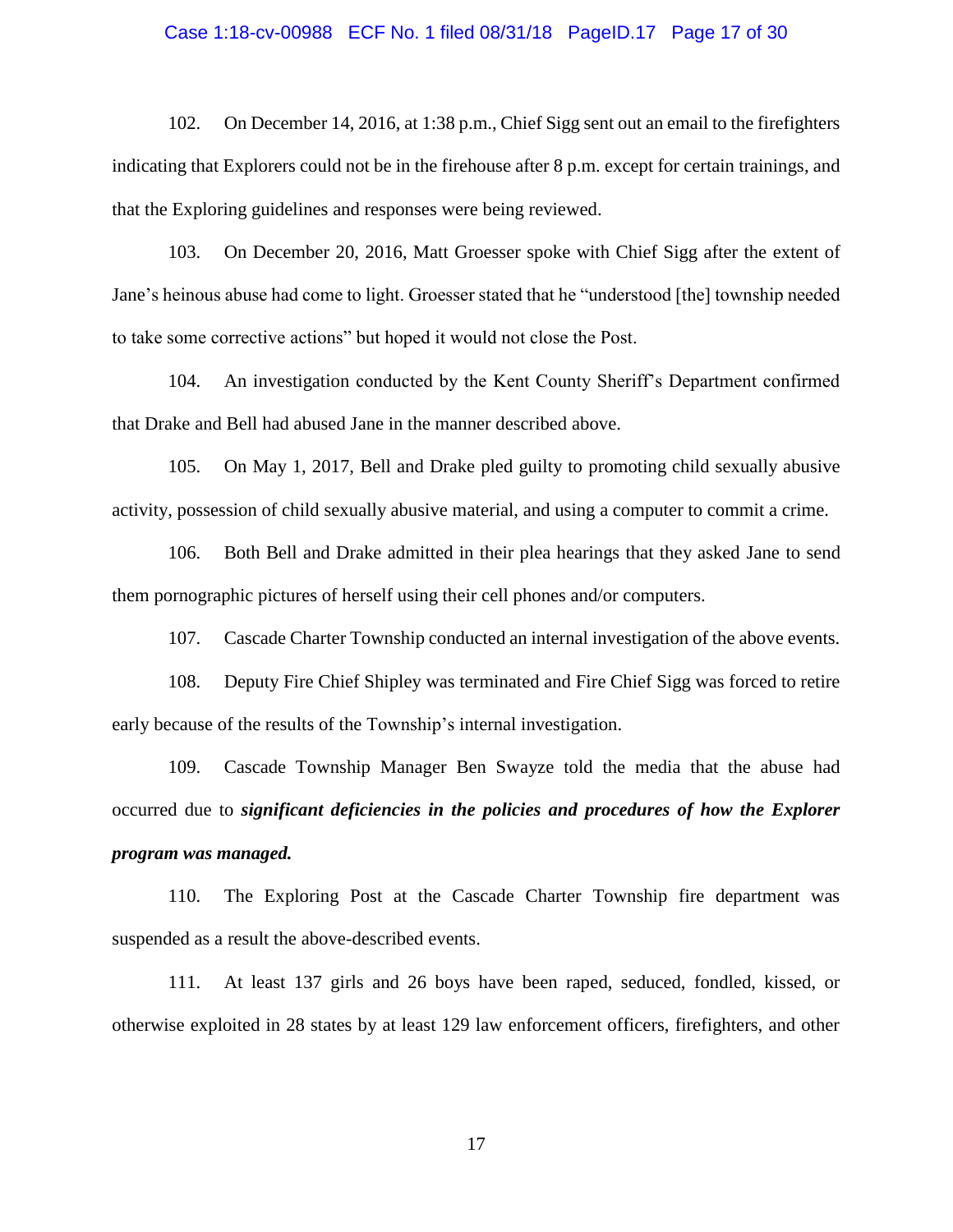#### Case 1:18-cv-00988 ECF No. 1 filed 08/31/18 PageID.18 Page 18 of 30

advisors in the Explorer program in the 40 years preceding Jane's abuse. BSA was well aware of these prior incidents of abuse.

## **COUNT I**

## **VIOLATION OF CIVIL RIGHTS 42 U.S.C. § 1983 AGAINST CASCADE CHARTER TOWNSHIP**

112. Plaintiff incorporates by reference herein paragraphs 1-111 above.

113. Plaintiff, a minor female at all relevant times to this Complaint, is a member of a protected class under the Equal Protection Clause of the Fourteenth Amendment to the United States Constitution.

114. Plaintiff enjoys the constitutionally-protected Due Process right to be free from the invasion of bodily integrity through sexual assault, battery, molestation, and harassment, under the Fourteenth Amendment to the United States Constitution.

115. Plaintiff's Due Process right to bodily integrity is a recognized constitutional right and was clearly established at the time of the abuse.

116. At all relevant times, Clem Bell, Steven Drake, John Shipley, John Sigg, and Todd Stevenson were acting within the scope of their employment and under color of law, to wit, under color of statutes, ordinances, regulations, policies, customs, and usages governing the performance of their official duties.

117. The acts as alleged above amount to an intentional and/or reckless violation of clearly established constitutionally protected rights, of which reasonable persons in the Defendants' position should have known.

118. Cascade Township has the ultimate responsibility and authority to adequately train and supervise its employees, agents, and representatives in the appropriate manner of detecting,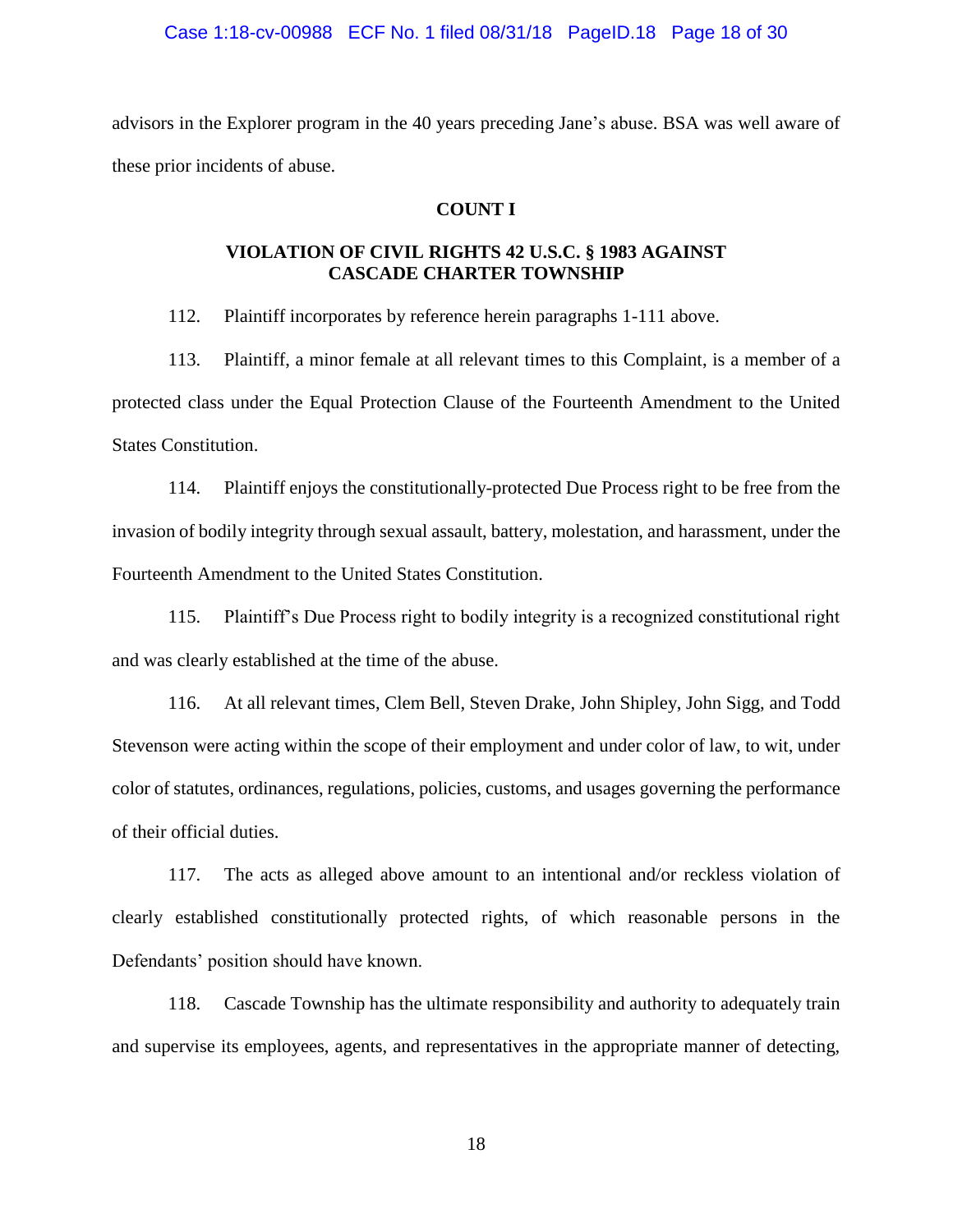#### Case 1:18-cv-00988 ECF No. 1 filed 08/31/18 PageID.19 Page 19 of 30

reporting, and preventing sexual abuse, harassment, assault, and molestation. As a matter of acts, custom, policy, and/or practice, Cascade Township failed to do so with deliberate indifference.

119. Cascade Township has the ultimate responsibility and authority to investigate complaints against its employees, agents, and representatives from all individuals regarding the sexual abuse, harassment, assault, and molestation of minors, and failed to do so with deliberate indifference.

120. Cascade Township has the ultimate responsibility and authority to prevent sexual assault, harassment, abuse, and molestation on its premises and encourage the prompt disclosure of any such abuse or suspected abuse through the implementation of reasonable policies and procedures.

121. Cascade Township exhibited deliberate indifference to Jane's constitutional rights by violating the policies and procedures set forth in its own Explorer Post Manual and Guidelines, including but not limited to:

- a. Providing a safe, inspirational, and constructive atmosphere for young people, 1.1.0.
- b. Providing each Explorer with a copy of the Policies and Procedures Manual, 3.0.0.
- c. Making available to Explorers a roster identifying and containing contact information for the Explorer advisors, 6.5.0.
- d. Requiring the post supervisor to oversee all aspects of the post, 9.6.0.
- e. Providing a safe learning experience, 10.3.0.
- f. Prohibiting Explorer visits or stays at the station longer than two hours without prior approval. 12.1.0.
- g. Prohibiting Explorers from being at the station after 8 p.m. unless participating in a training or active incident, 12.1.1.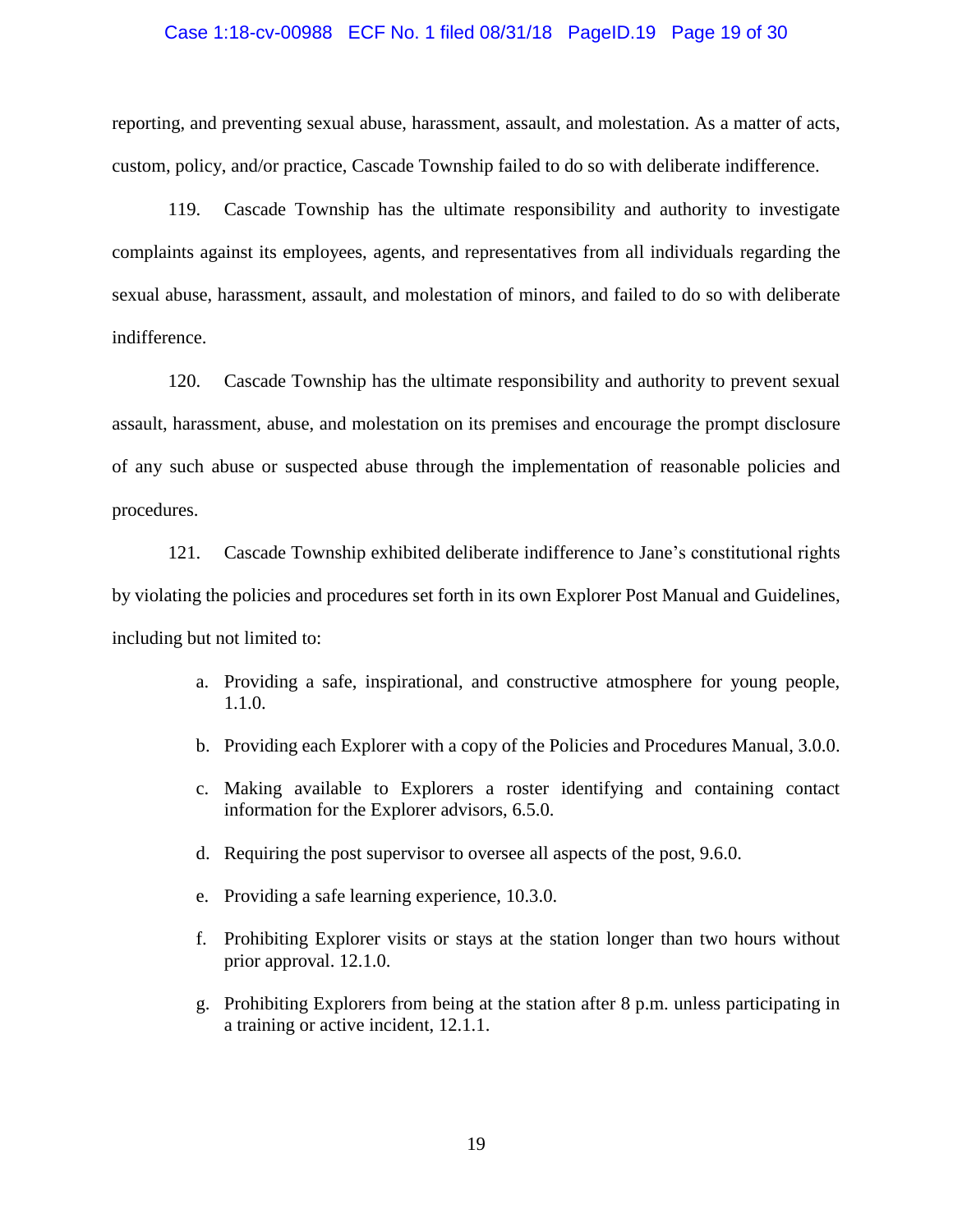122. Cascade Township exhibited deliberate indifference to Jane's constitutional rights

by failing to have policies in place to protect her from a violation of her right to bodily integrity,

including but not limited to:

- a. Establishing appropriate measures regarding selection and training of firefighters to work with Explorer students;
- b. Establishing an appropriate schedule and record of hours served for Explorer students;
- c. Establishing appropriate monitoring/supervision of Explorer students while they were present at the firehouse;
- d. Requiring Exploring leaders to create a structured program of activities for Explorer students;
- e. Establishing appropriate monitoring and supervision of firefighters while they are interacting with Explorer students;
- f. Prohibiting firefighter fraternization with Explorer students;
- g. Prohibiting firefighters from being alone with Explorer students at the firehouse, on calls, or on other excursions, including prohibiting any "ride-alongs" with only one Explorer;
- h. Prohibiting adults from being alone with Explorer students of the opposite sex at any time;
- i. Requiring that a female leader be present when female Explorer students are participating;
- j. Educating Explorers, adult leaders, and other firefighters regarding the parameters of appropriate behavior and interaction, what constitutes sexual harassment or abuse, and how to recognize the warning signs of harassment or abuse, including grooming techniques;
- k. Requiring that complaints of possible sexual harassment or abuse of Explorer students be reported to parents, law enforcement, and the Boy Scouts of America through Learning for Life;
- l. Requiring an appropriate investigation of complaints of suspected or known sexual harassment or abuse of an Explorer student;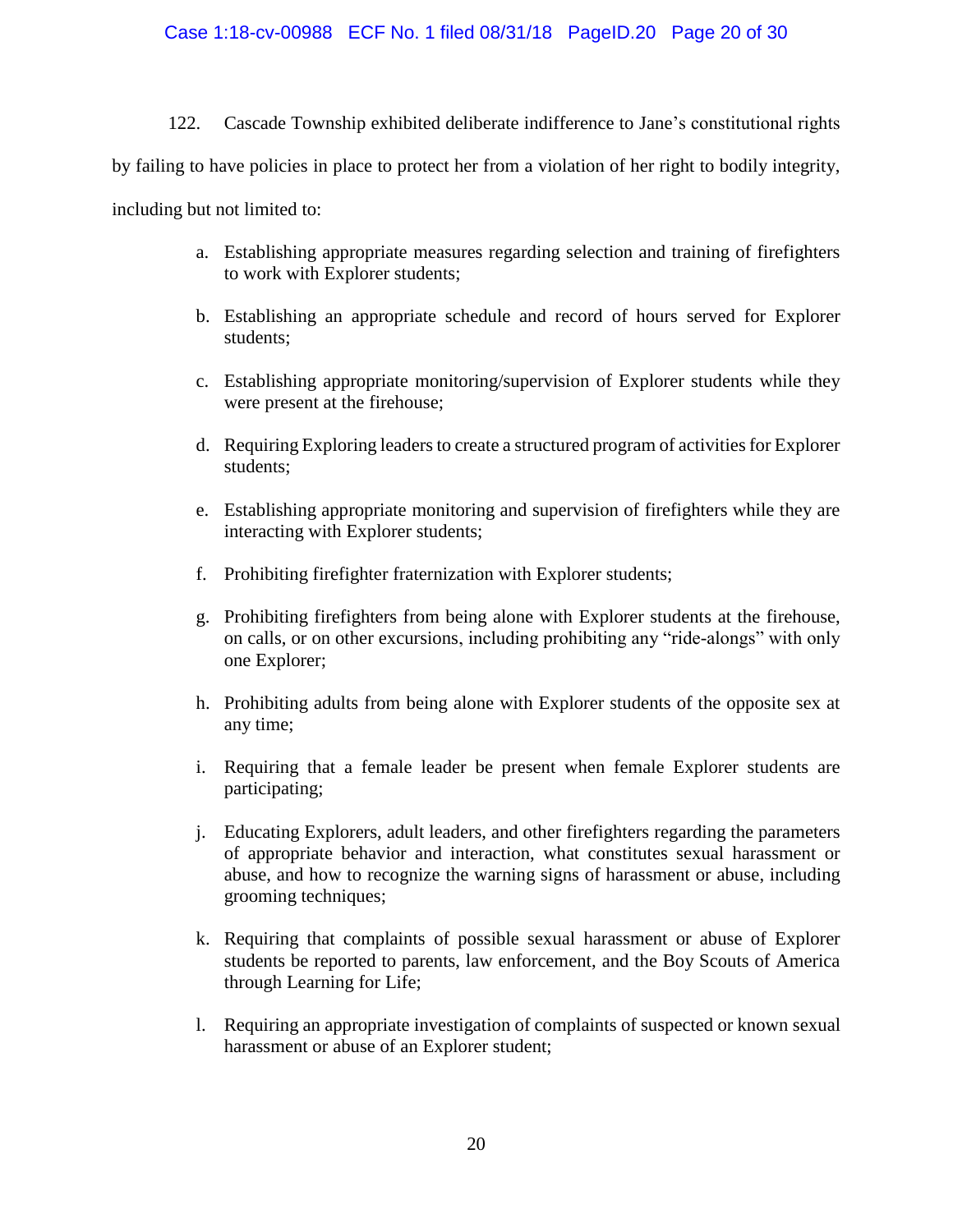- m. Requiring that a firefighter who is suspected to have engaged in sexual harassment or abuse be separated from the victim of the suspected harassment or abuse; and
- n. Requiring escalating discipline for firefighters after repeated complaints of suspected sexual harassment or abuse of an Explorer student and disregard for verbal warnings.
- 123. Cascade Township exhibited deliberate indifference to Jane's constitutional rights

by failing to adopt, observe, implement, and enforce the policies of Learning for Life and Boy

Scouts of America, including but not limited to:

- a. Requiring that adult leaders be registered, undergo a background check, and complete Youth Protection Training every two years;
- b. Prohibiting adults who were not registered or trained from being the sole supervisors of Explorer students;
- c. Requiring adult leaders to establish and supervise a structured Exploring program;
- d. Prohibiting adults from fraternizing with Explorer students;
- e. Requiring both male and female leaders for co-ed activities;
- f. Requiring at least two-deep leadership, including at least one leader who has completed Youth Protection Training, at all times, and prohibiting adults from spending one-on-one alone time with an Explorer; and
- g. Requiring that when sexual abuse is suspected, immediate steps be taken to stop it and that the suspected abuse be reported to the local Learning for Life executive.
- 124. Cascade Township's deliberately indifferent failure to follow, enforce, or

implement reasonable policies directly led to Jane being victimized for approximately six months

by two different firefighters, despite repeated concerns from others who observed obvious evidence that inappropriate relationships had formed.

125. Cascade Township's authorized representative has publicly admitted that Jane's abuse occurred because of significant deficiencies in the policies and procedures of how the Explorer program was managed.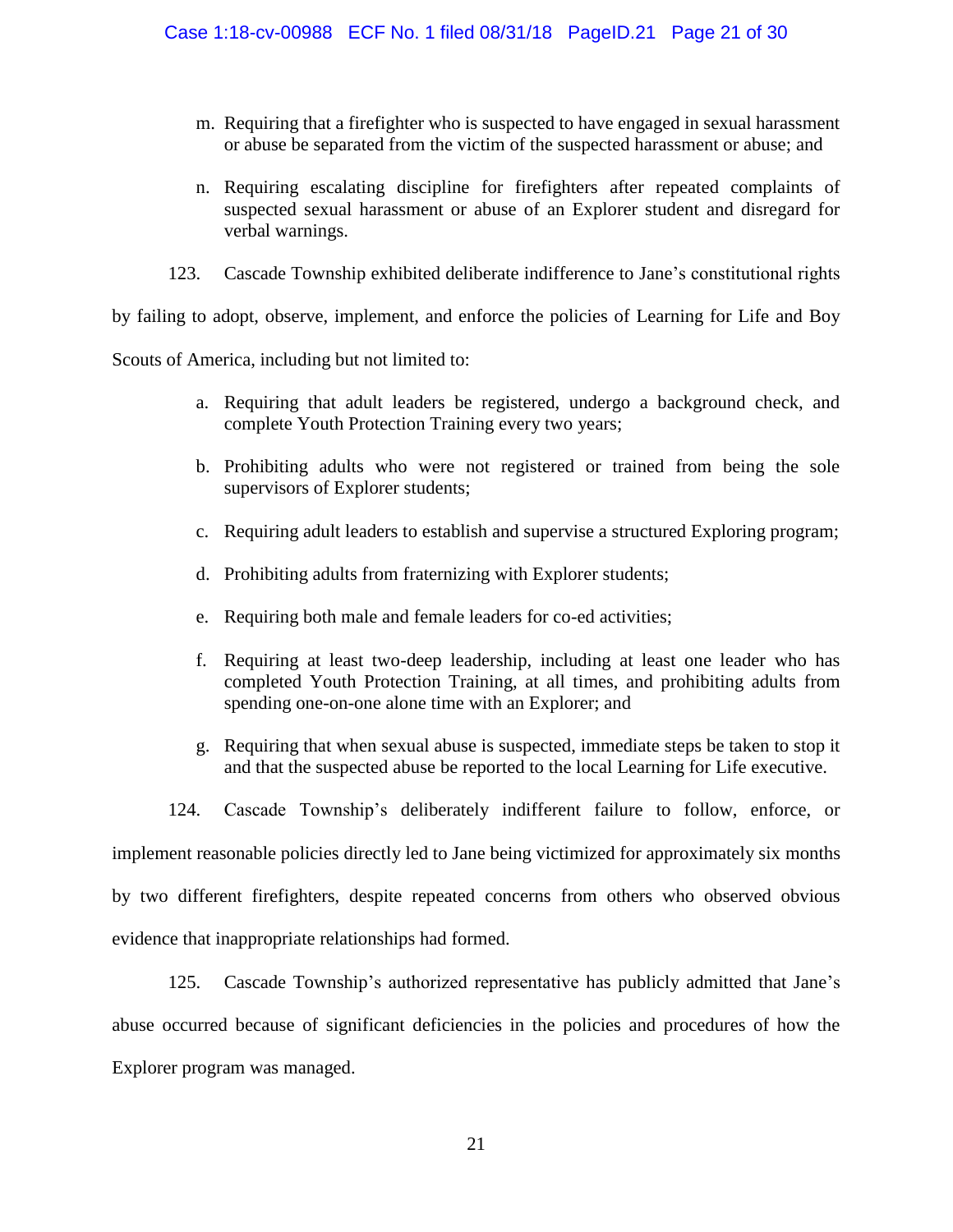#### Case 1:18-cv-00988 ECF No. 1 filed 08/31/18 PageID.22 Page 22 of 30

126. As a direct and proximate result of Cascade Charter Township's actions and omissions, Jane's constitutional rights were violated and she has suffered and will continue to suffer pain and suffering, pain of mind and body, shock, emotional distress, physical manifestations of emotional distress, embarrassment, loss of self-esteem, disgrace, fright, grief, humiliation, loss of enjoyment of life, post-traumatic stress disorder resulting in physicallymanifested injuries, including anxiety, depression, sleep disorders, and nightmares, physiological injuries, and physical injuries. Jane has been prevented and will continue to be prevented from performing her daily activities and obtaining the full enjoyment of life, will sustain a loss of earnings and earning capacity in the future, and has and will continue to incur ongoing medical expenses to obtain required treatment, therapy, counseling, and hospitalization to address the mental anguish and despair caused by Defendants' actions.

127. Pursuant to 42 U.S.C. § 1988, Plaintiff requests reasonable attorney fees, expert fees, and costs to be awarded to her.

#### **COUNT II**

### **GROSS NEGLIGENCE BY BSA**

128. Plaintiff incorporates by reference herein, paragraphs 1-127 above.

129. Defendants Boy Scouts of America, Learning for Life, and the Crossroads Council of Boy Scouts of America, along with their employees, representatives, and agents, hereinafter collectively referred to as "BSA," owed Plaintiff the duty to use due care to ensure her safety and freedom from sexual assault, abuse, and molestation while she participated in the Exploring program.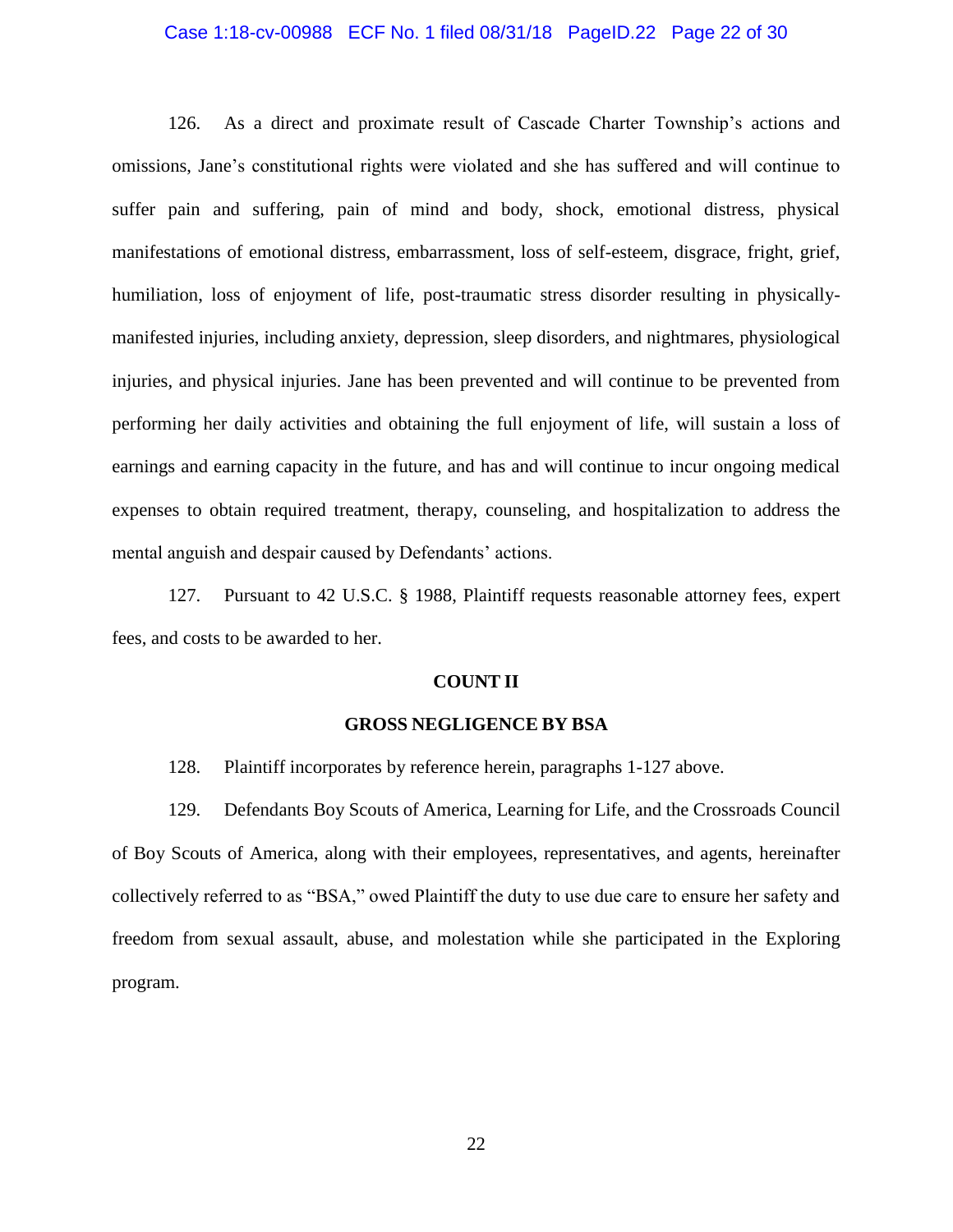#### Case 1:18-cv-00988 ECF No. 1 filed 08/31/18 PageID.23 Page 23 of 30

130. By accepting Jane to participate in its youth educational program, BSA established a special relationship with Jane, resulting in BSA owing Jane a duty to use due care for her safety and protection.

131. Jane relied on BSA to use reasonable care and skill to prevent harm to her during her participation in its Exploring program.

132. BSA's failure to adequately oversee its Exploring program and enforce its own policies and procedures was so reckless as to demonstrate a substantial lack of concern for whether an injury would result to Jane.

133. Despite the known extensive history of sexual abuse which has taken place in its Exploring program, BSA not only continued to accept students to participate in the program but also failed to adequately supervise or oversee its various posts, including the Cascade Township Post. BSA's conduct demonstrated a willful disregard for substantial risks to Jane.

134. BSA's acts and omissions, as described above, demonstrated a willful disregard for necessary precautions to reasonably protect Jane's safety in light of a known risk of sexual assault, abuse, and harassment.

135. Defendant BSA breached the duties it owed to Jane and was grossly negligent by the actions described above, including but not limited to its failure to:

- a. Perform any meaningful oversight or supervision of the Cascade Charter Township Fire Department Post of its Exploring Program;
- b. Require and/or confirm that the adults directly involved with the Explorer students at the Cascade Fire Department Post were registered with BSA, had undergone a background check, and had completed Youth Protection Training;
- c. Require and/or confirm that the registered leaders of the Cascade Fire Department Post were overseeing the Exploring program;
- d. Require and/or confirm that the registered leaders of the Cascade Fire Department Post had completed Youth Protection Training every two years;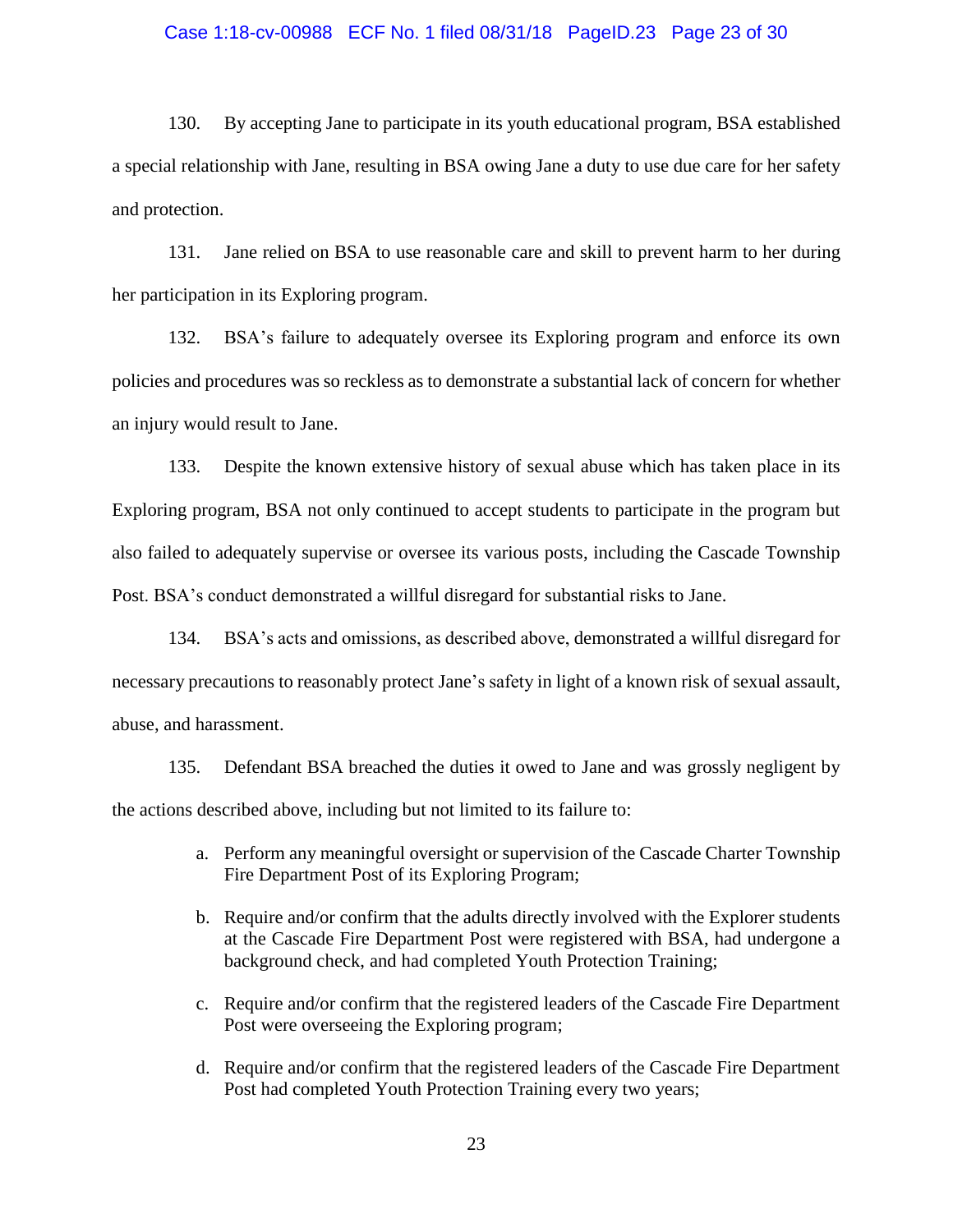- e. Adequately train the Cascade Fire Department Post leadership as to the risks of child sexual abuse, harassment, and molestation inherent in its Exploring program;
- f. Adequately train the Cascade Fire Department Post leadership as to the signs that a child is, has been, or is at risk to be sexually abused, harassed, or molested;
- g. Adequately train the Cascade Fire Department Post leadership as to appropriate reporting and investigation when it is suspected that a child has been sexually abused, harassed, or molested or when there is an elevated risk of such abuse, harassment, or molestation;
- h. Enforce and monitor the Cascade Fire Department Post for compliance with BSA's policy that requires two-deep leadership and prohibits one-on-one contact at all times;
- i. Enact a policy prohibiting "ride-alongs;"
- j. Enforce and monitor the Cascade Fire Department Post for compliance with BSA's policy that requires both male and female leaders to oversee co-ed events;
- k. Enforce and monitor the Cascade Fire Department Post for compliance with BSA's policy that prohibits adults from fraternization with Explorer students;
- l. Impose consequences on the Cascade Fire Department Post for its failure to comply with the BSA policies designed for the protection of the students involved in the Exploring program;
- m. Enact other policies that would protect Explorer students from the known risk of sexual abuse in the Exploring program;
- n. Require that the Cascade Fire Department Post have adequate policies in place to protect Explorer students from sexual harassment, abuse, or molestation;
- o. Require the Cascade Fire Department Post to adequately train its staff who are not registered leaders with the program regarding the prevention, reporting, and investigation of sexual assault, harassment, and molestation;
- p. Require the Cascade Fire Department Post to adequately train the Explorer students regarding the risk of sexual assault, harassment, and molestation and provide a safe way for students to report that they have been sexually assaulted, harassed, or molested;
- q. Adequately train and supervise its local councils and the employees and volunteers thereof regarding the required supervision of the Exploring Posts; and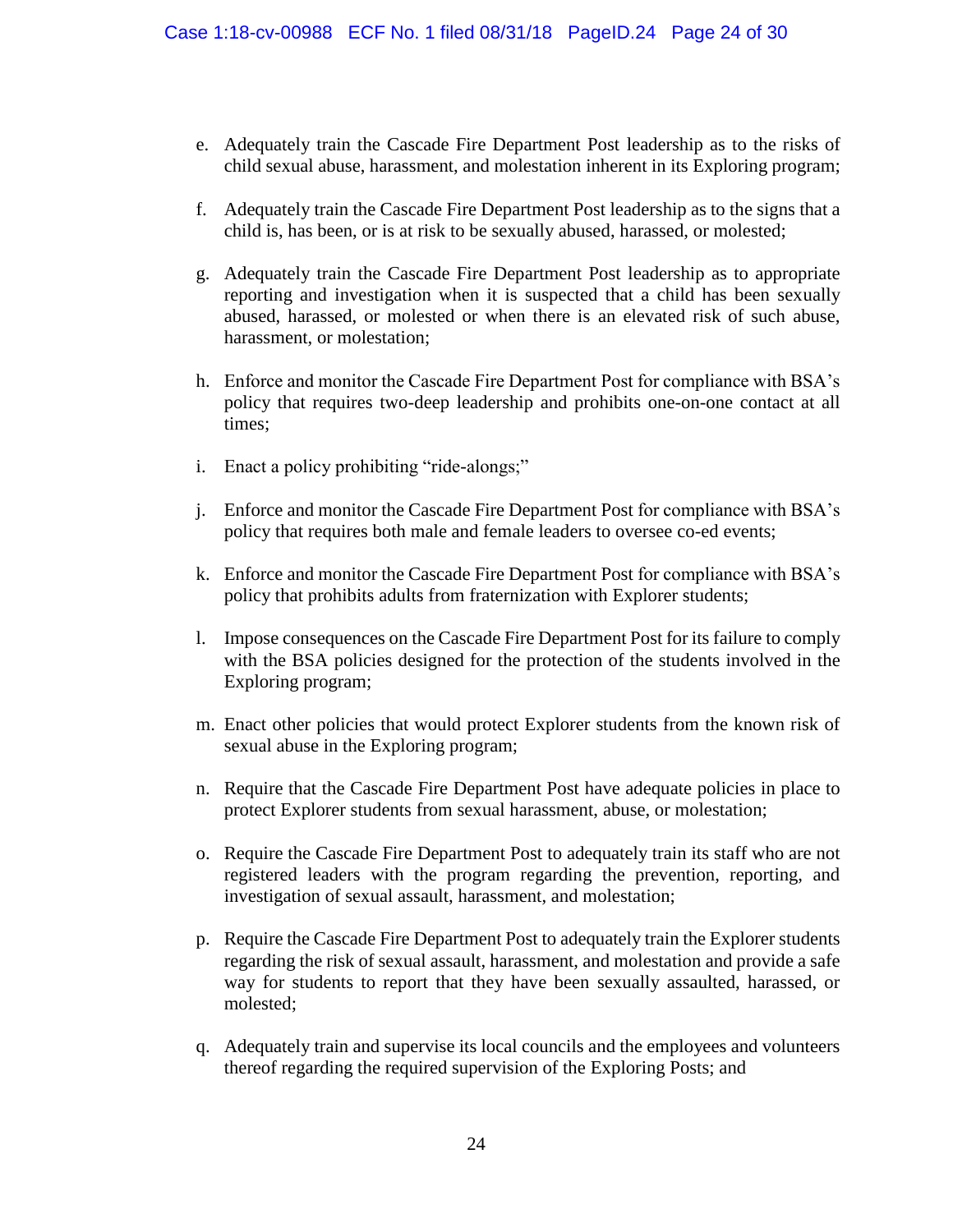r. Make the Post aware of the egregious number of incidents and historically high risk of sexual abuse, harassment, and molestation in the Exploring program.

Said acts and omissions were committed with reckless disregard for Jane's health, safety, constitutional and/or statutory rights, and with a substantial lack of concern as to whether an injury would result.

136. By partnering with the Cascade Charter Township Fire Department to facilitate its Exploring program, allowing the Post to act with actual or apparent authority granted by BSA, and maintaining significant control and oversight over the actions of the Post, the employees, volunteers, and agents of the Cascade Fire Department became the agents of Boy Scouts of America and Learning for Life. By and through these agents, BSA is vicariously liable for the grossly negligent actions described above, including but not limited to:

- a. Steven Drake sexually abusing, harassing, and molesting Jane;
- b. Clem Bell sexually abusing, harassing, and molesting Jane;
- c. Deputy Chief Shipley failing to report Jane's suspected abuse in response to complaints from firefighters beginning in June 2016;
- d. Chief Sigg failing to report Jane's suspected abuse in response to complaints from firefighters beginning, at the latest, in November 2016;
- e. The failure of any fire department leadership to recognize the risk for abuse and the signs of abuse;
- f. The failure of any fire department leadership to investigate the complaints of suspected abuse;
- g. The failure of any fire department leadership to physically separate Bell from Jane when concerns about their relationship arose;
- h. The failure of any fire department leadership to impose escalating discipline when Bell repeatedly disregarded orders that he stay away from Jane; and
- i. The failures of policy, practice, and custom described in Paragraphs 121-123, *supra*.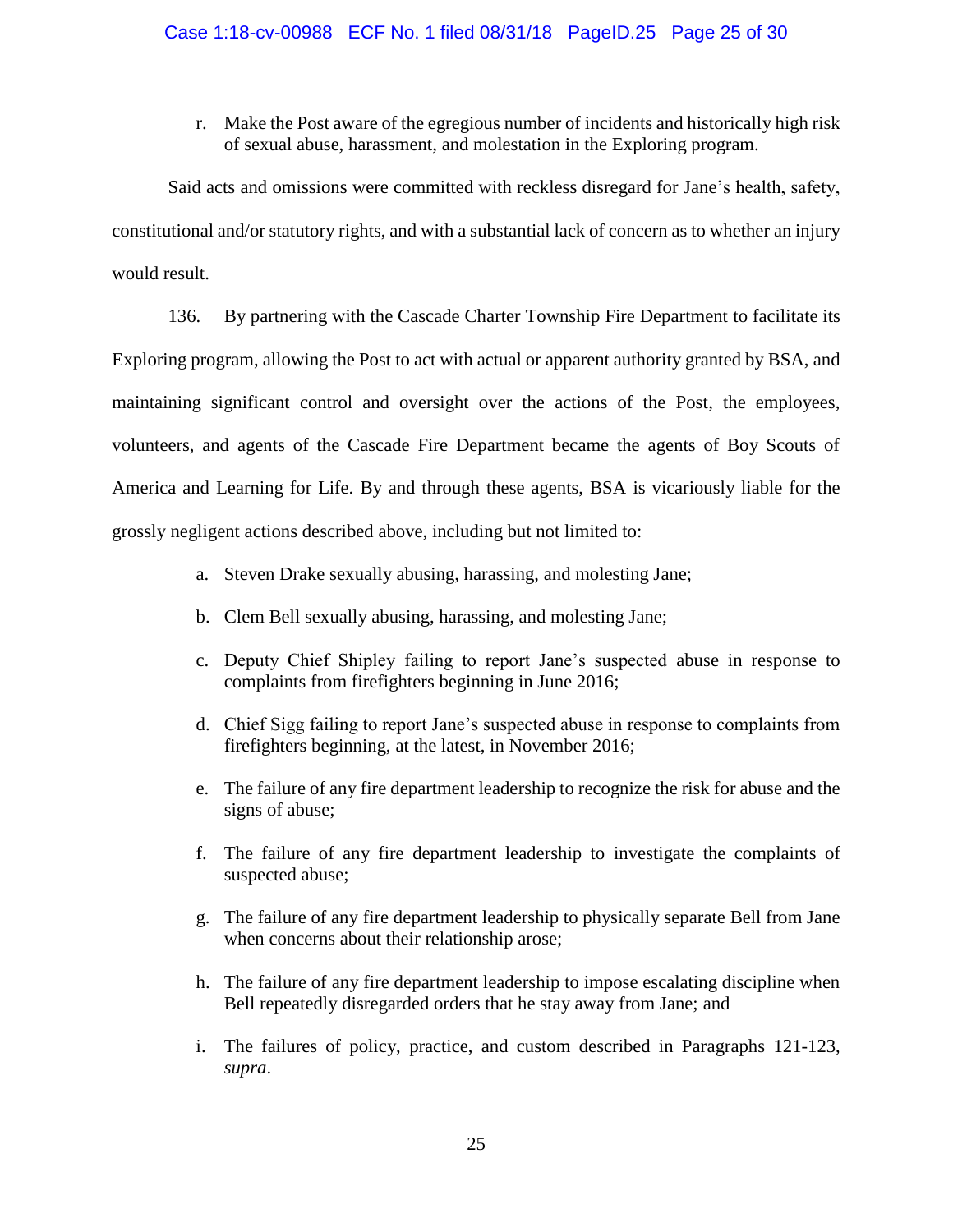#### Case 1:18-cv-00988 ECF No. 1 filed 08/31/18 PageID.26 Page 26 of 30

137. As a direct and proximate result of BSA's actions and/or inactions, Jane has suffered and will continue to suffer pain and suffering, pain of mind and body, shock, emotional distress, physical manifestations of emotional distress, embarrassment, loss of self-esteem, disgrace, fright, grief, humiliation, loss of enjoyment of life, post-traumatic stress disorder resulting in physically-manifested injuries, including anxiety, depression, sleep disorders, and nightmares, physiological injuries, and physical injuries. Jane has been prevented and will continue to be prevented from performing her daily activities and obtaining the full enjoyment of life, will sustain a loss of earnings and earning capacity in the future, and will continue to incur ongoing medical expenses to obtain required treatment, therapy, counseling, and hospitalization to address the mental anguish and despair caused by Defendants' actions.

#### **COUNT III**

#### **NEGLIGENCE BY BSA**

138. Plaintiff incorporates by reference herein paragraphs 1-137 above.

139. BSA owed Plaintiff the duty to use due care to ensure her safety and freedom from sexual assault, abuse, and molestation while she participated in the Exploring program.

140. By accepting Jane in its youth educational program, BSA established a special relationship with Jane, resulting in BSA owing Jane a duty to use ordinary care for her safety and protection.

141. Jane had a reasonable expectation that BSA would use ordinary care and skill in overseeing and implementing its Exploring program so that she could participate in the BSA program without being subjected to sexual assault, abuse, or molestation.

142. Despite the known sexual abuse which has taken place in its Exploring program, BSA not only continued to accept students to participate in the program but also failed to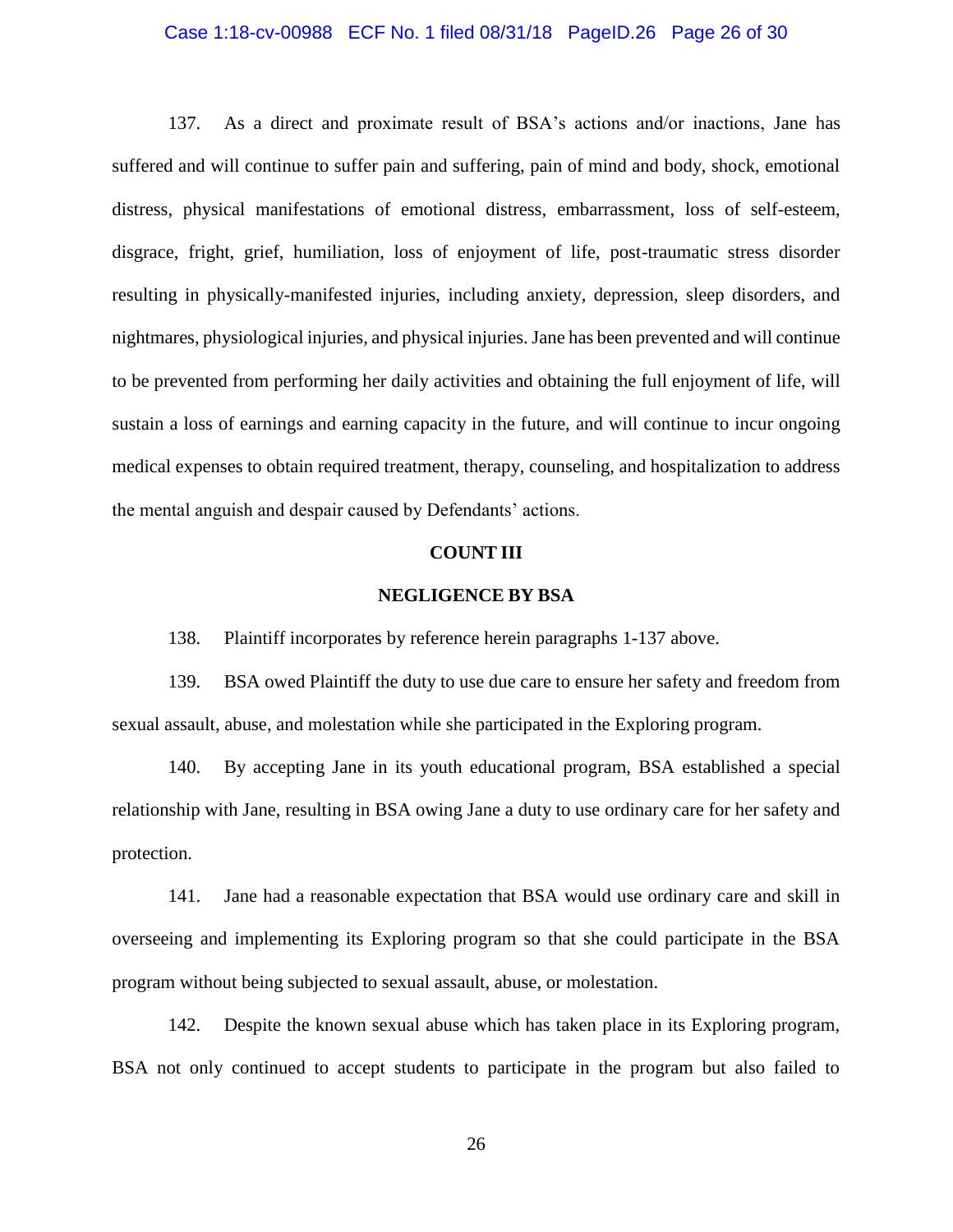## Case 1:18-cv-00988 ECF No. 1 filed 08/31/18 PageID.27 Page 27 of 30

adequately supervise or oversee its various posts, including the Cascade Township Post. BSA's failure to adequately oversee its Exploring program and enforce its own policies and procedures was a breach of the duty to use ordinary care.

143. Defendant BSA breached the duties it owed to Jane and was negligent by the

actions described above, including but not limited to its failure to:

- a. Perform any meaningful oversight or supervision of the Cascade Charter Township Fire Department Post of its Exploring Program;
- b. Require and/or confirm that the adults directly involved with the Explorer students at the Cascade Fire Department Post were registered with BSA, had undergone a background check, and had completed Youth Protection Training;
- c. Require and/or confirm that the registered leaders of the Cascade Fire Department Post were overseeing the Exploring program;
- d. Require and/or confirm that the registered leaders of the Cascade Fire Department Post had completed Youth Protection Training every two years;
- e. Adequately train the Cascade Fire Department Post leadership as to the risks of child sexual abuse, harassment, and molestation inherent in its Exploring program;
- f. Adequately train the Cascade Fire Department Post leadership as to the signs that a child is, has been, or is at risk to be sexually abuse, harassed, or molested;
- g. Adequately train the Cascade Fire Department Post leadership as to appropriate reporting and investigation when it is suspected that a child has been sexually abused, harassed, or molested or when there is an elevated risk of such abuse, harassment, or molestation;
- h. Enforce and monitor the Cascade Fire Department Post for compliance with BSA's policy that requires both male and female leaders to oversee co-ed events;
- i. Enforce and monitor the Cascade Fire Department Post for compliance with BSA's policy that requires two-deep leadership at all times;
- j. Enforce and monitor the Cascade Fire Department Post for compliance with BSA's policy that prohibits adults from fraternization with Explorer students;
- k. Impose consequences on the Cascade Fire Department Post for its failure to comply with the BSA policies designed for the protection of the students involved in the Exploring program;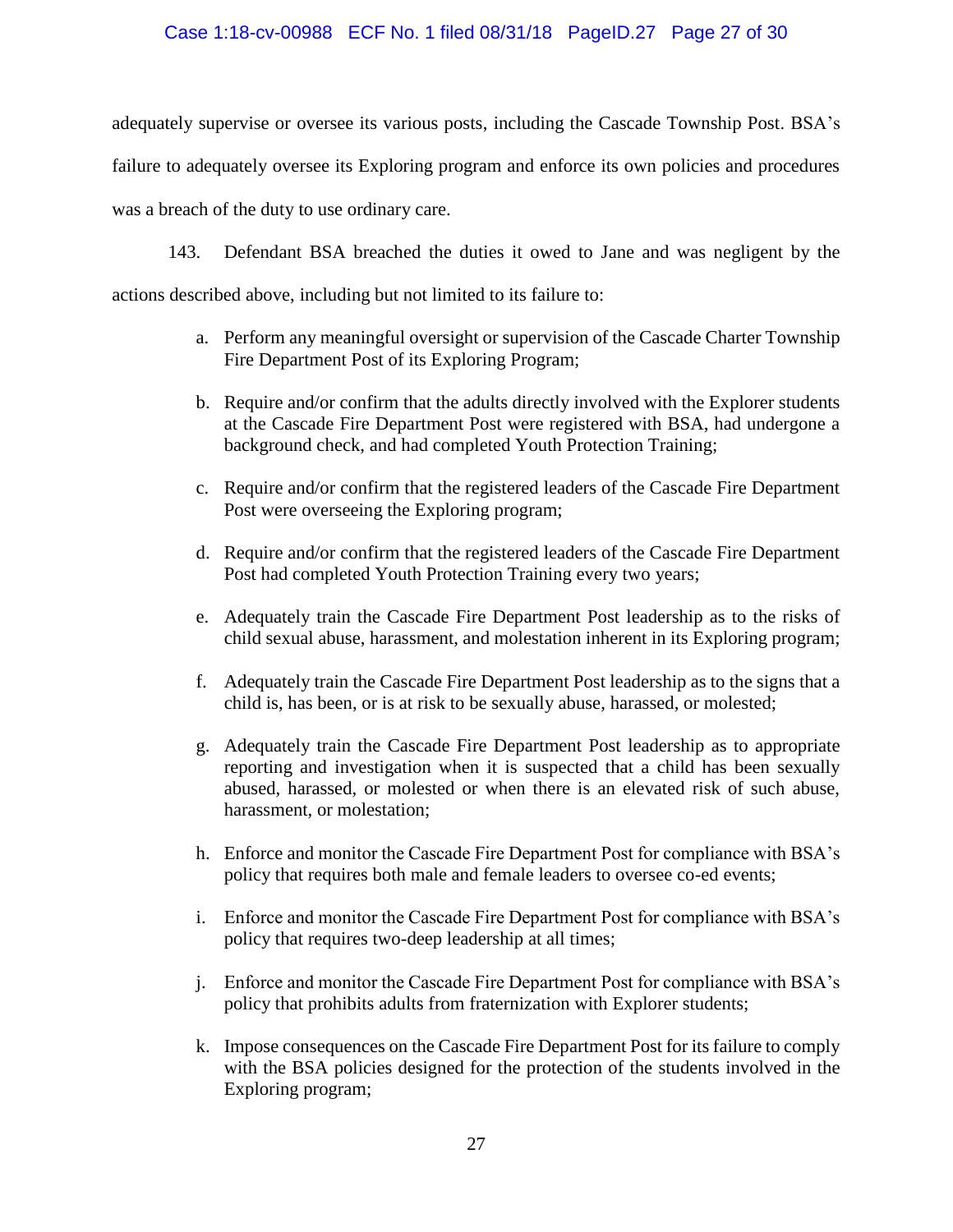- l. Require that the Cascade Fire Department Post have its own policies in place to protect Explorer students from sexual harassment, abuse, or molestation;
- m. Require the Cascade Fire Department Post to adequately train its staff who are not registered leaders with the program regarding the prevention, reporting, and investigation of sexual assault, harassment, and molestation;
- n. Require the Cascade Fire Department Post to adequately train the Explorer students regarding the risk of sexual assault, harassment, and molestation;
- o. Adequately train and supervise its local councils and the employees and volunteers thereof regarding the required supervision of the Exploring Posts; and
- p. Make the Post aware of the egregious number of incidents and historically high risk of sexual abuse, harassment, and molestation in the Exploring program.
- 144. By partnering with the Cascade Charter Township Fire Department to facilitate its

Exploring program, allowing the Post to act with actual or apparent authority granted by BSA, and maintaining significant control and oversight over the actions of the Post, the employees, volunteers, and agents of the Cascade Fire Department became the agents of Boy Scouts of America and Learning for Life. By and through these agents, BSA is vicariously liable for the negligent actions described above, including but not limited to:

- a. Steven Drake sexually abusing, harassing, and molesting Jane;
- b. Clem Bell sexually abusing, harassing, and molesting Jane;
- c. Deputy Chief Shipley failing to report Jane's suspected abuse in response to complaints from firefighters beginning in June 2016;
- d. Chief Sigg failing to report Jane's suspected abuse in response to complaints from firefighters beginning, at the latest, in November 2016;
- e. The failure of any fire department leadership to recognize the risk for abuse and the signs of abuse;
- f. The failure of any fire department leadership to investigate the complaints of suspected abuse;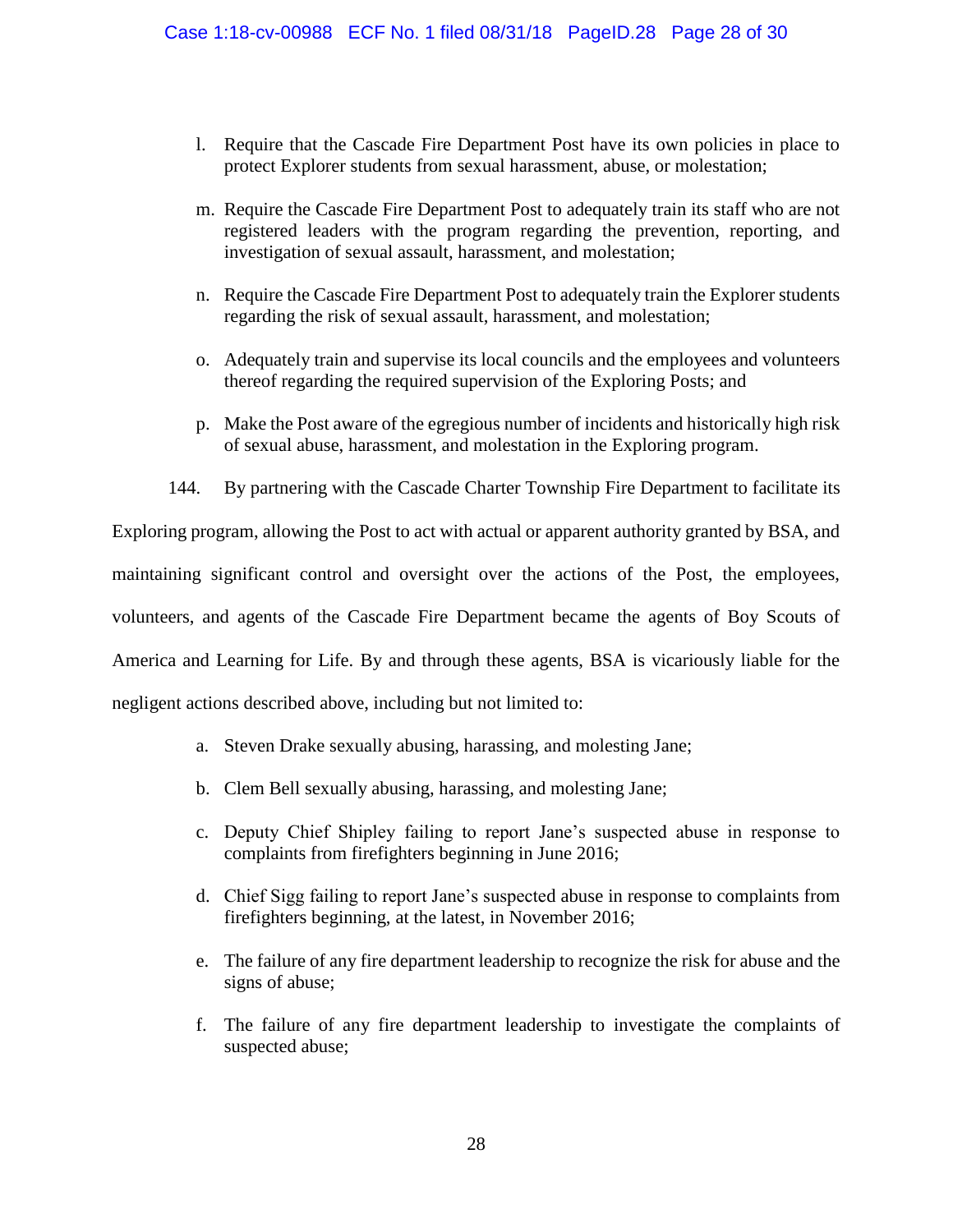- g. The failure of any fire department leadership to physically separate Bell from Jane when concerns about their relationship arose;
- h. The failure of any fire department leadership to impose escalating discipline when Bell repeatedly disregarded orders that he stay away from Jane; and
- i. The failures of policy, practice, and custom described in Paragraphs 121-123, *supra*.

145. As a direct and proximate result of BSA's actions and/or inactions, Jane has suffered and will continue to suffer pain and suffering, pain of mind and body, shock, emotional distress, physical manifestations of emotional distress, embarrassment, loss of self-esteem, disgrace, fright, grief, humiliation, loss of enjoyment of life, post-traumatic stress disorder resulting in physically-manifested injuries, including anxiety, depression, sleep disorders, and nightmares, physiological injuries, and physical injuries. Jane has been prevented and will continue to be prevented from performing her daily activities and obtaining the full enjoyment of life, will sustain a loss of earnings and earning capacity in the future, and will continue to incur ongoing medical expenses to obtain required treatment, therapy, counseling, and hospitalization to address the mental anguish and despair caused by Defendants' actions.

WHEREFORE Plaintiff requests that this honorable Court enter a judgment on her behalf against Defendants awarding damages to Plaintiff which a jury determines to be fair and reasonable to compensate her for these injuries described above, along with damages, including costs, interest, and reasonable attorney fees incurred and all other appropriate relief.